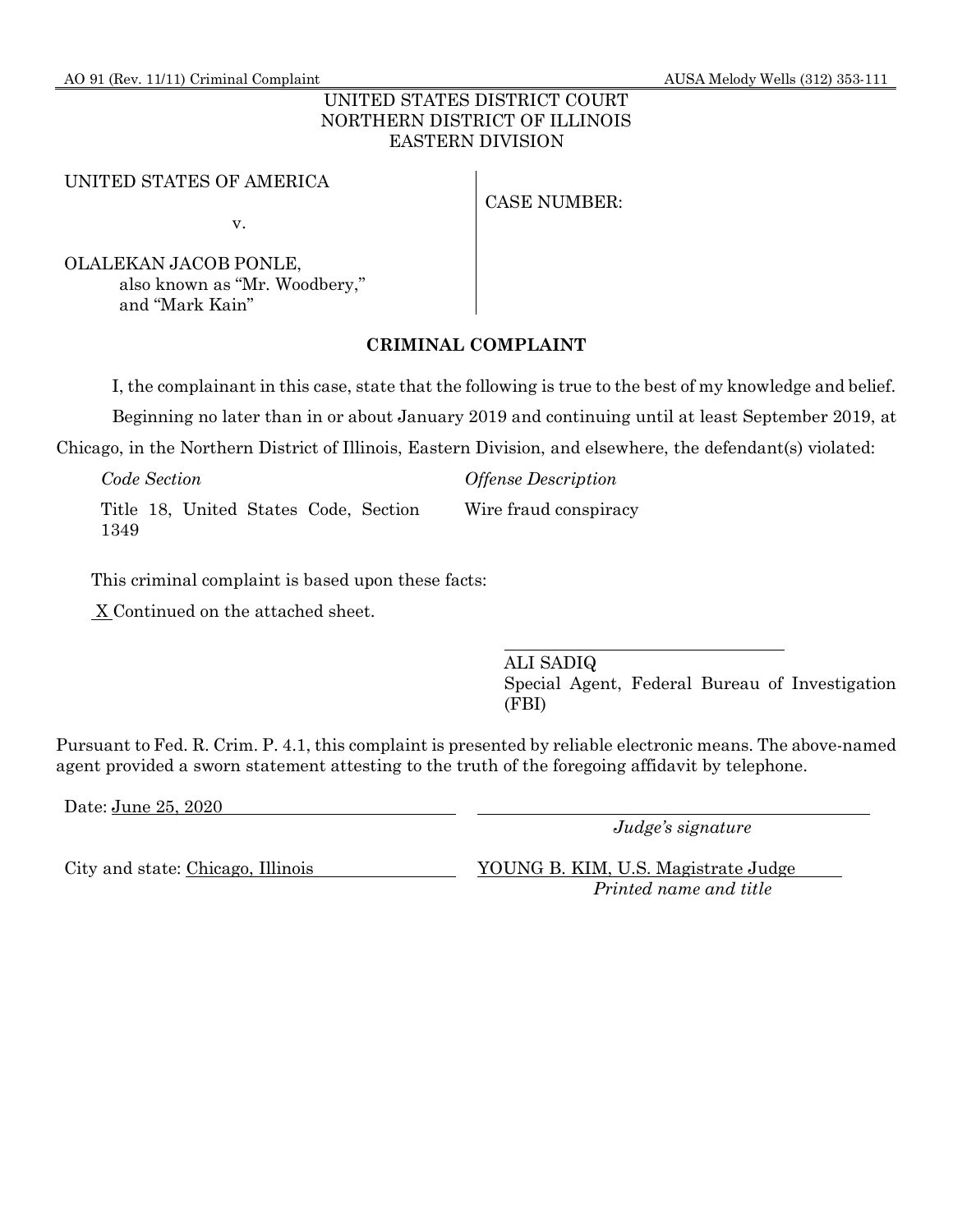# UNITED STATES DISTRICT COURT NORTHERN DISTRICT OF ILLINOIS

#### **AFFIDAVIT**

I, ALI SADIQ, being duly sworn, state as follows:

1. I am a Special Agent with the Federal Bureau of Investigation (FBI), and have been so employed since approximately September 2015. My current responsibilities include the investigation of violations of federal criminal law, including computer crimes, in violation of 18 U.S.C. § 1030 (the "Computer Fraud and Abuse Act") and related frauds, including wire fraud.

2. This affidavit is submitted in support of a criminal complaint alleging that OLALEKAN JACOB PONLE, also known as "Mr. Woodbery," and "Mark Kain," has violated Title 18, United States Code, Section 1349. Because this affidavit is being submitted for the limited purpose of establishing probable cause in support of a criminal complaint charging PONLE with wire fraud conspiracy, I have not included each and every fact known to me concerning this investigation. I have set forth only the facts that I believe are necessary to establish probable cause to believe that the defendant committed the offense alleged in the complaint.

3. This affidavit is based on my personal knowledge, information provided to me by other law enforcement agents, statements of witnesses, my review of communications involving PONLE, and other documents and reports.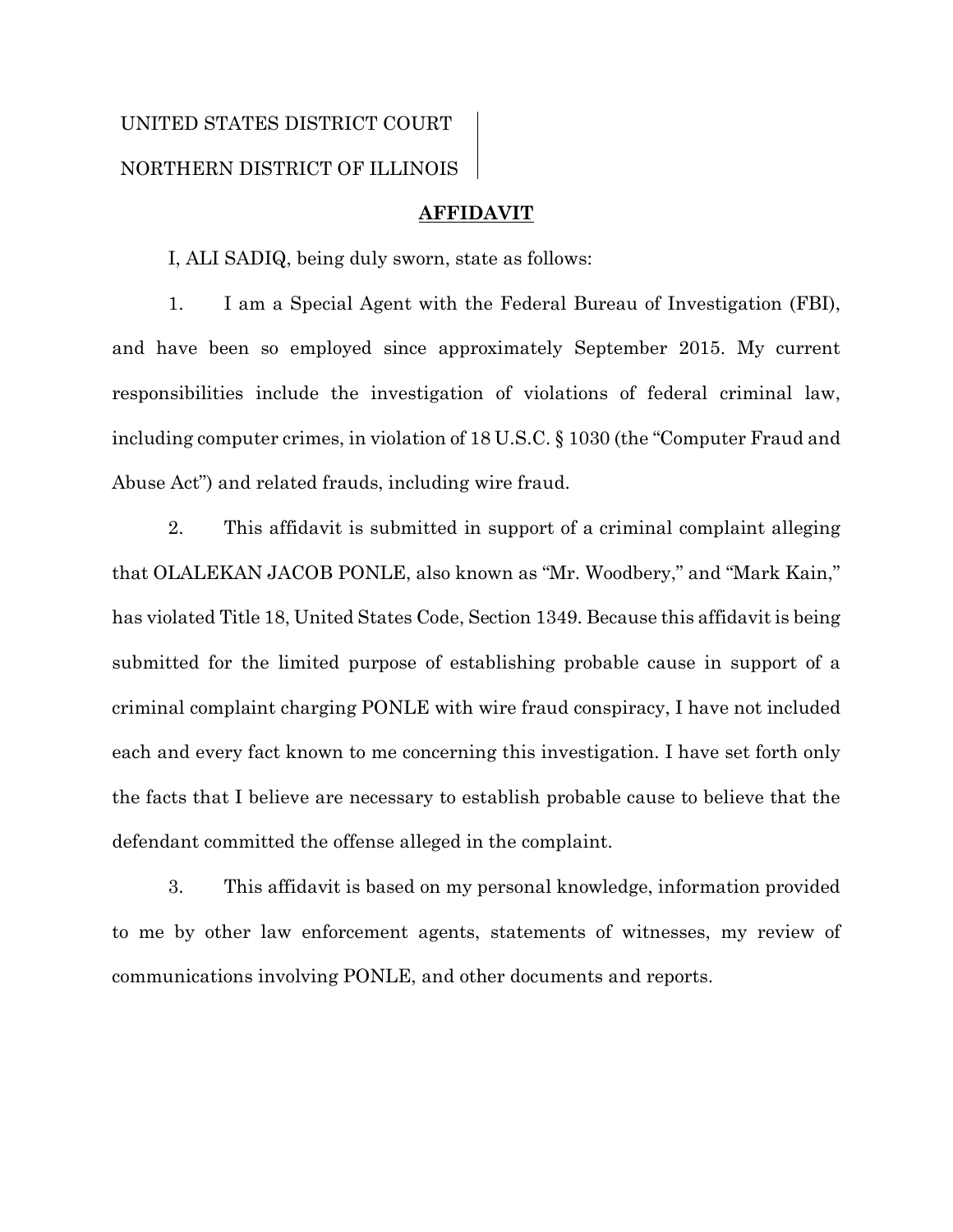#### **I. BACKGROUND INFORMATION**

#### *Business Email Compromise Schemes*

4. In a typical business email compromise scheme ("BEC scheme"), a malicious actor compromises legitimate business email accounts through computer intrusion techniques or social engineering and uses those accounts to cause the unauthorized transfer of funds. Techniques for perpetrating these schemes include phishing, spear phishing, identity theft, email spoofing, and the use of malware.

#### *Bitcoin*

5. Bitcoin is a type of cryptocurrency, or virtual currency. Bitcoin is not issued by any government, bank, or company; it is instead generated and controlled through computer software operating on a decentralized peer-to-peer network. Bitcoin transactions are recorded in the Bitcoin blockchain. The blockchain is a distributed public ledger, run by the decentralized network, containing an immutable and historical record of every bitcoin transaction.

6. People can send and receive cryptocurrencies online using many types of electronic devices, including laptop computers and smart phones. Even though the public addresses of those engaging in cryptocurrency transactions are recorded on a blockchain, the identities of the individuals or entities behind the public addresses are not recorded on these public ledgers. Bitcoin transactions are therefore sometimes described as "pseudonymous," meaning that they are partially anonymous. And while it's not completely anonymous, Bitcoin allows users to transfer funds more anonymously than would be possible through traditional banking and financial systems.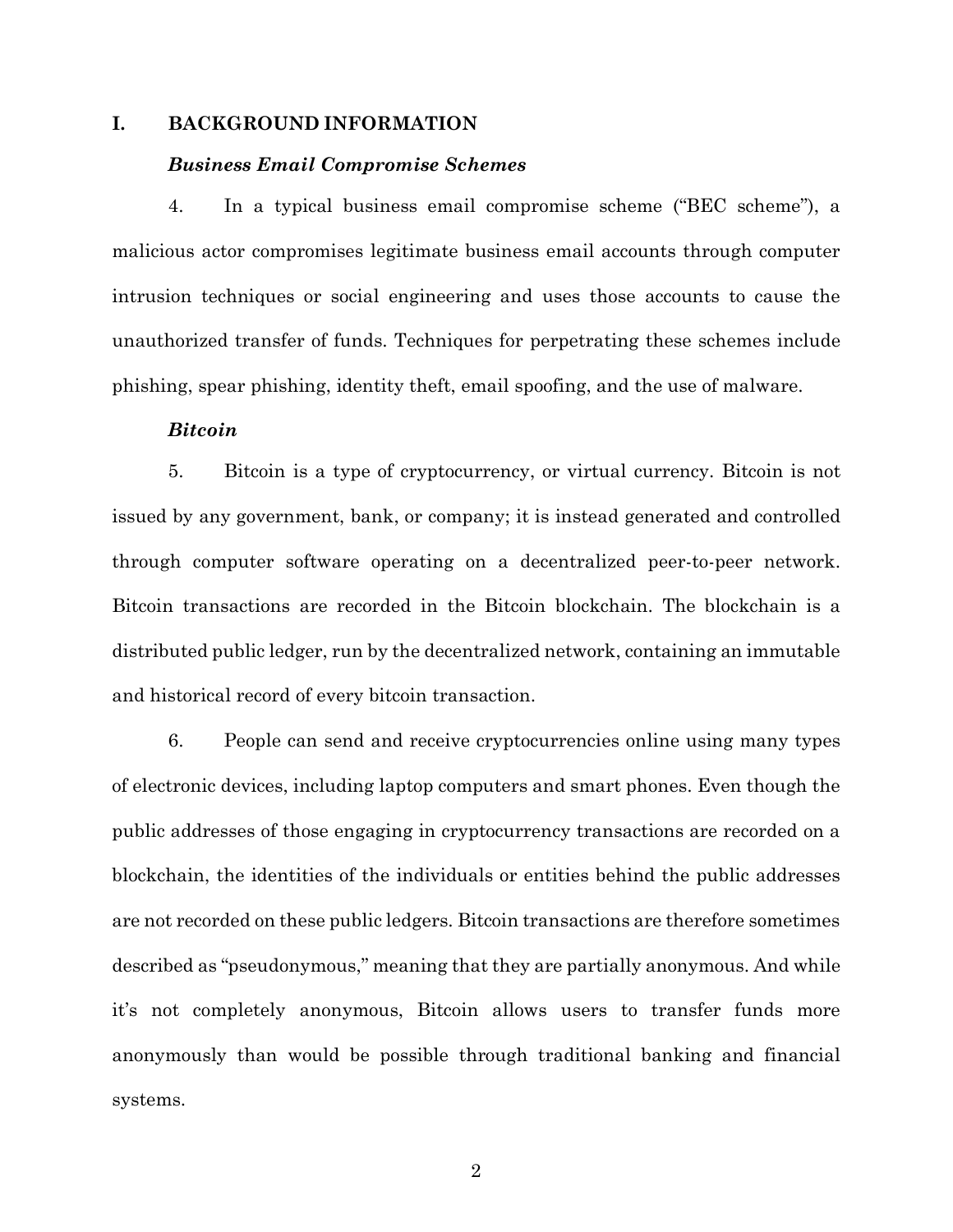7. Blockchain analysis is the process of inspecting, identifying, clustering, modeling and visually representing transaction data on a blockchain. This process can be used to verify that transactions involving a wallet address occurred. It can also be used to obtain information about the individual or entity linked to a wallet address and thereby potentially identify that individual or entity.

8. Although cryptocurrencies such as bitcoin have legitimate uses, cryptocurrency is also used by individuals and organizations for criminal purposes such as money laundering. As of June 22, 2020, one bitcoin is worth approximately \$9,641.66, though the value of bitcoin is generally much more volatile than that of fiat currencies.

9. Bitcoin exchanges, such as Gemini Trust, are companies which allow individuals to purchase or sell cryptocurrencies in exchange for fiat currencies or other cryptocurrencies. Peer-to-peer cryptocurrency trading platforms, such as Localbitcoins.com and Paxful.com, facilitate over-the-counter trading of local currency for bitcoin.

#### **II. FACTS SUPPORTING PROBABLE CAUSE**

10. Beginning no later than January 2019 and continuing until at least September 2019, OLALEKAN JACOB PONLE conspired with others to engage in BEC schemes to defraud several United States-based companies. These schemes resulted in attempted and actual losses to victim companies in the tens of millions of dollars.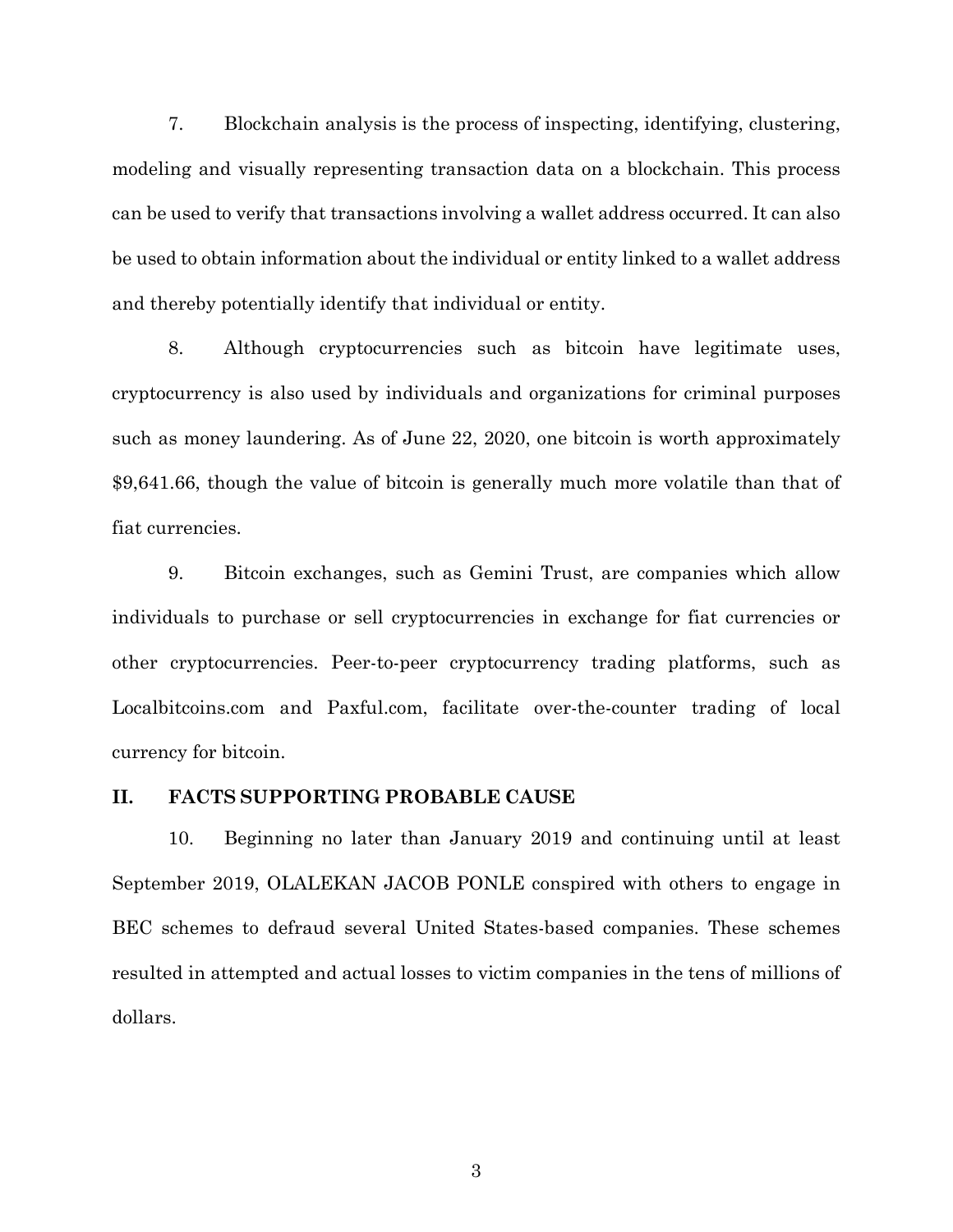11. As described below, as part of the scheme, PONLE directed money mules in the United States to open bank accounts in the names of victim companies. Proceeds from BEC schemes, ranging from hundreds of thousands of dollars to millions of dollars, were then wired by unwitting employees to the bank accounts opened by PONLE's mules. PONLE then instructed the mules to convert the proceeds to Bitcoin and to send the proceeds of the BEC schemes to a bitcoin wallet that he owned and operated.

12. One of these BEC schemes involved a Chicago-based company (Victim Company A) that was defrauded out of \$2,300,000. A second Chicago-based company (Victim Company K) was defrauded into sending wire transfers totaling \$15,268,000.00. Preliminary blockchain analysis indicates that PONLE received at least 1,494.71506296 bitcoin related to these BEC schemes, valued at approximately \$6,599,499.98 at the time he received the proceeds.

#### **A. PONLE Used the Alias "Mark Kain" To Correspond with Money Mules**

12. As described in more detail below, money mules in the United States were approached by a person they knew as "Mark" or "Mark Kain." "Mark" later directed them to open bank accounts in the names of victim companies. Those accounts received proceeds from the BEC schemes, and at "Mark's" direction, the money mules converted proceeds to bitcoin and sent proceeds to "Mark".

13. According to one of those money mules, Individual B, "Mark Kain" contacted Individual B using telephone number (323) 985-4088 ("the 4088 phone number"). According to records obtained from Dingtone, a messaging and Voice over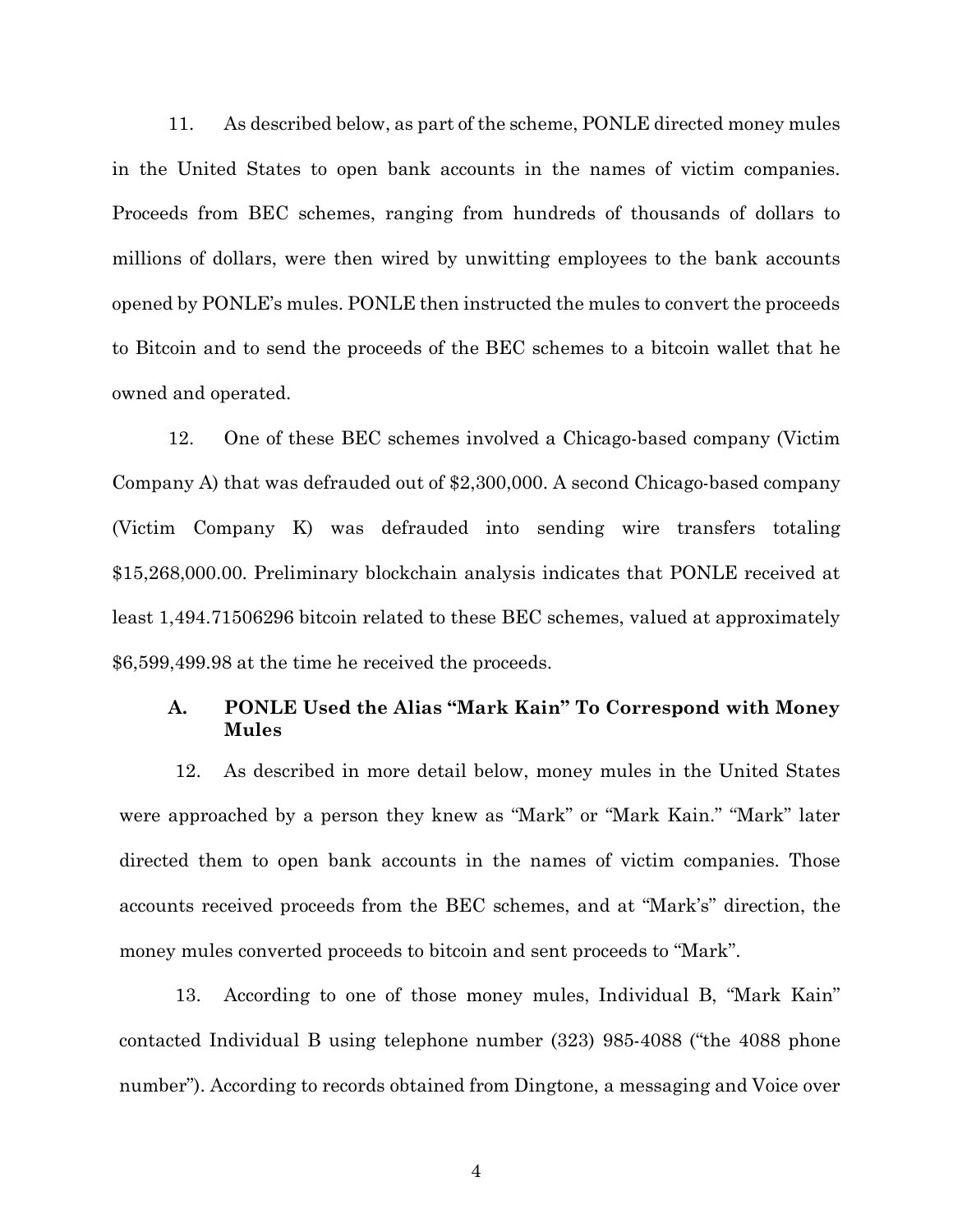Internet Protocol[1](#page-5-0) application, subscribing customer records for the 4088 phone number included the cellular telephone number 27793837890 ("the 7890 phone number"), which based on law enforcement database searches, is owned by a South African service provider.

14. Based on my review of chat transcripts from online messaging applications between PONLE and Individual B and a second money mule, Individual A, "Mark" instructed Individual B and Individual A to send money to the bitcoin wallet 16AtGJbaxL2kmzx4mW5ocpT2ysTWxmacWn ("the 16AtGJ BTC Wallet") on at least nine occasions. Records obtained from Bitpay, a processor of cryptocurrency transactions, indicated that between approximately September 18, 2015 and November 29, 2016, the 16AtGJ BTC wallet made five purchases associated with the Gmail account hustleandbustle@gmail[.]com (the "hustle Gmail account").

15. Based on records obtained from Apple, an iCloud account (Subject Account 1) was subscribed to by Jacob Olalekan, listing the 7890 phone number, the hustle Gmail account, and a physical address in Johannesburg, South Africa.

16. Based on my review of records from Apple, Subject Account 1 contained several identity documents and photographs of PONLE. These included a photo of a Nigerian passport with a photo of an individual named Olalekan Jacob Ponle, born in May 1991 in Lagos, Nigeria, a photo of a United Arab Emirates visa with a photo of an individual named Olalekan Jacob Ponle with the profession "marketing

<span id="page-5-0"></span><sup>&</sup>lt;sup>1</sup> Voice over Internet Protocol, or VOIP, is a technology that allows callers to use an internet connection for voice calls. As a result, the user of a VOIP application can be anywhere in the world, so long as they have an internet connection.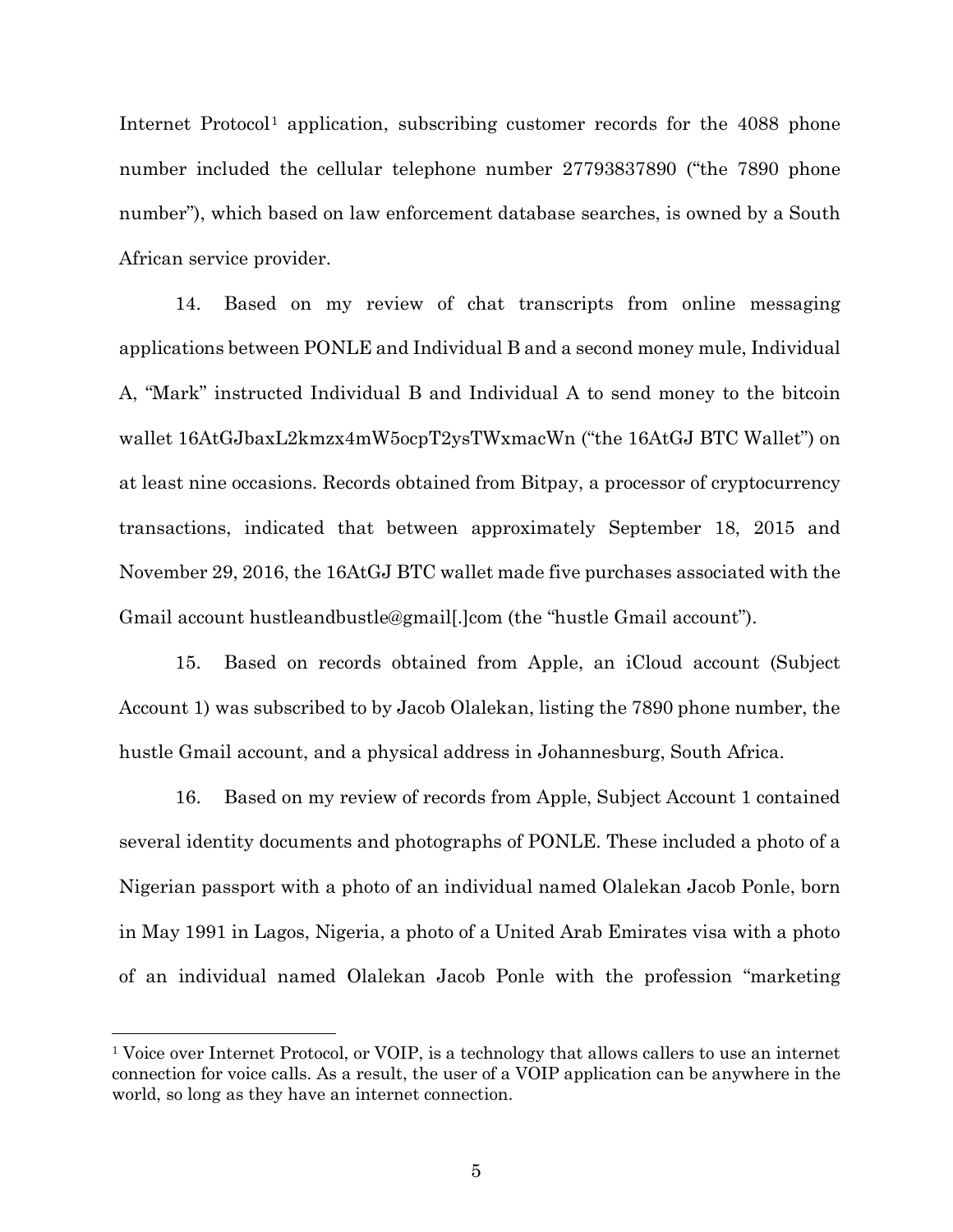representative" and a photo of a United Arab Emirates Resident Identity Card with a photo of a Nigerian national named Olalekan Jacob Ponle.

17. I reviewed a January 2012 United States visa application which included a photograph and biographical data for an individual named Olalekan Jacob Ponle, born in May 1991, in Lagos, Nigeria, and the images and biographical information matched the information contained in the passport photo, the United Arab Emirates (UAE) visa and the UAE Resident Identity Card recovered from Subject Account 1. I have included these photos below:

a. Photo from a United States visa application in the name of



# PONLE:

b. Photo from Subject Account 1 of a Nigerian passport in the name



of PONLE:

c. Photo from Subject Account 1 of a UAE visa in the name of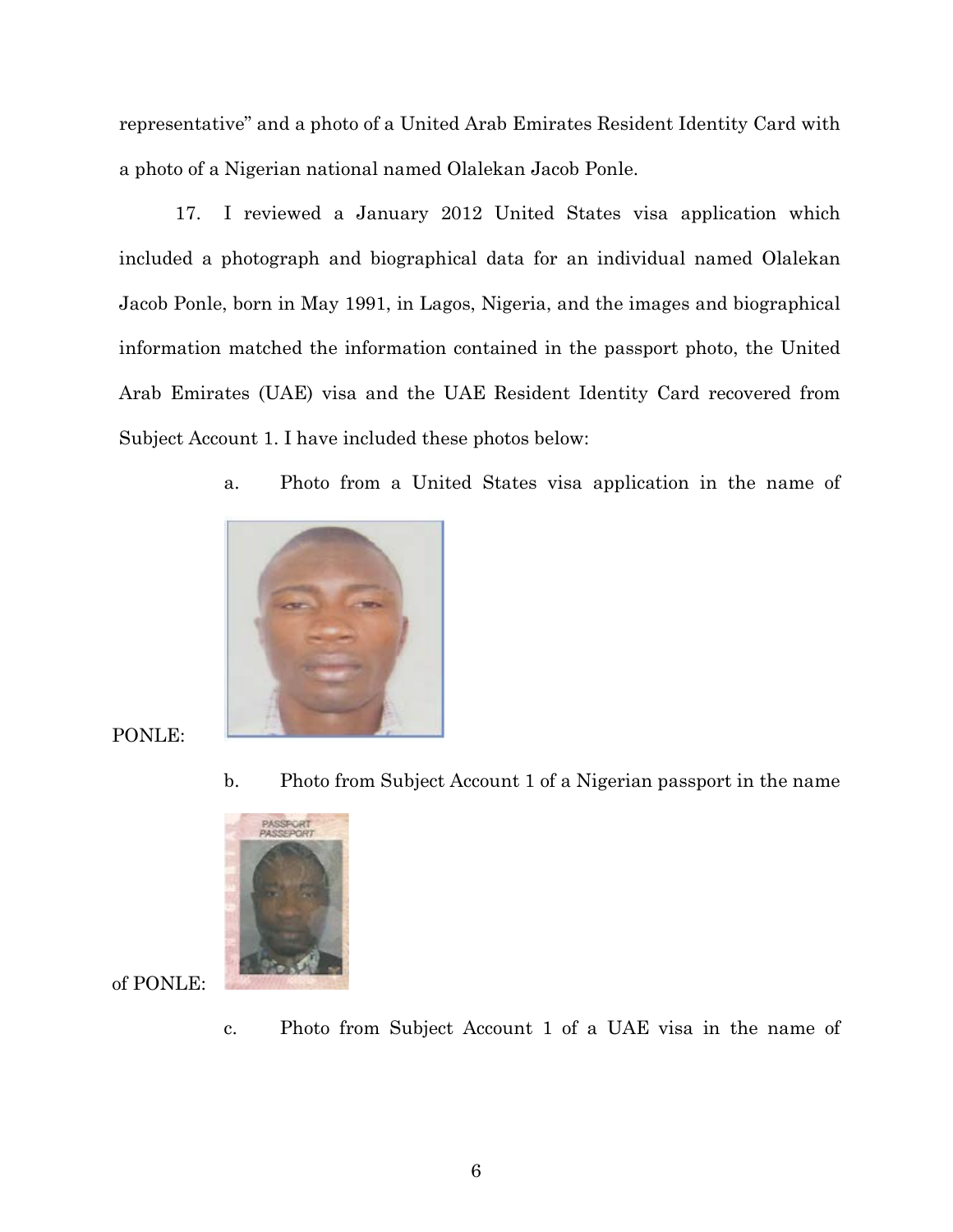

PONLE:

d. Photo from Subject Account 1 of a UAE Resident Identity Card in



the name of PONLE:

18. I have reviewed activity records for Subject Account 1 between February 16, 2020 and March 10, 2020 and observed that, according to whois[2](#page-7-0) records, most of the IP addresses used to access Subject Account 1 are assigned to internet service providers located in the UAE.

19. In addition to these identity documents**,** Subject Account 1 included three photos and two videos of an individual who appears to be PONLE, appearing by himself and looking into the camera; a photo of a DHL shipping label with recipient details including the name Olalekan Jacob Ponle and an address located in Dubai, UAE; and a photo of a DHL shipping label with recipient details including the name Olalekan Jacob Ponle and another address located in Dubai, UAE.

<span id="page-7-0"></span> <sup>2</sup> Whois is an open source tool used for querying databases that store the registered users or assignees of Internet resources such as domain name and IP address blocks.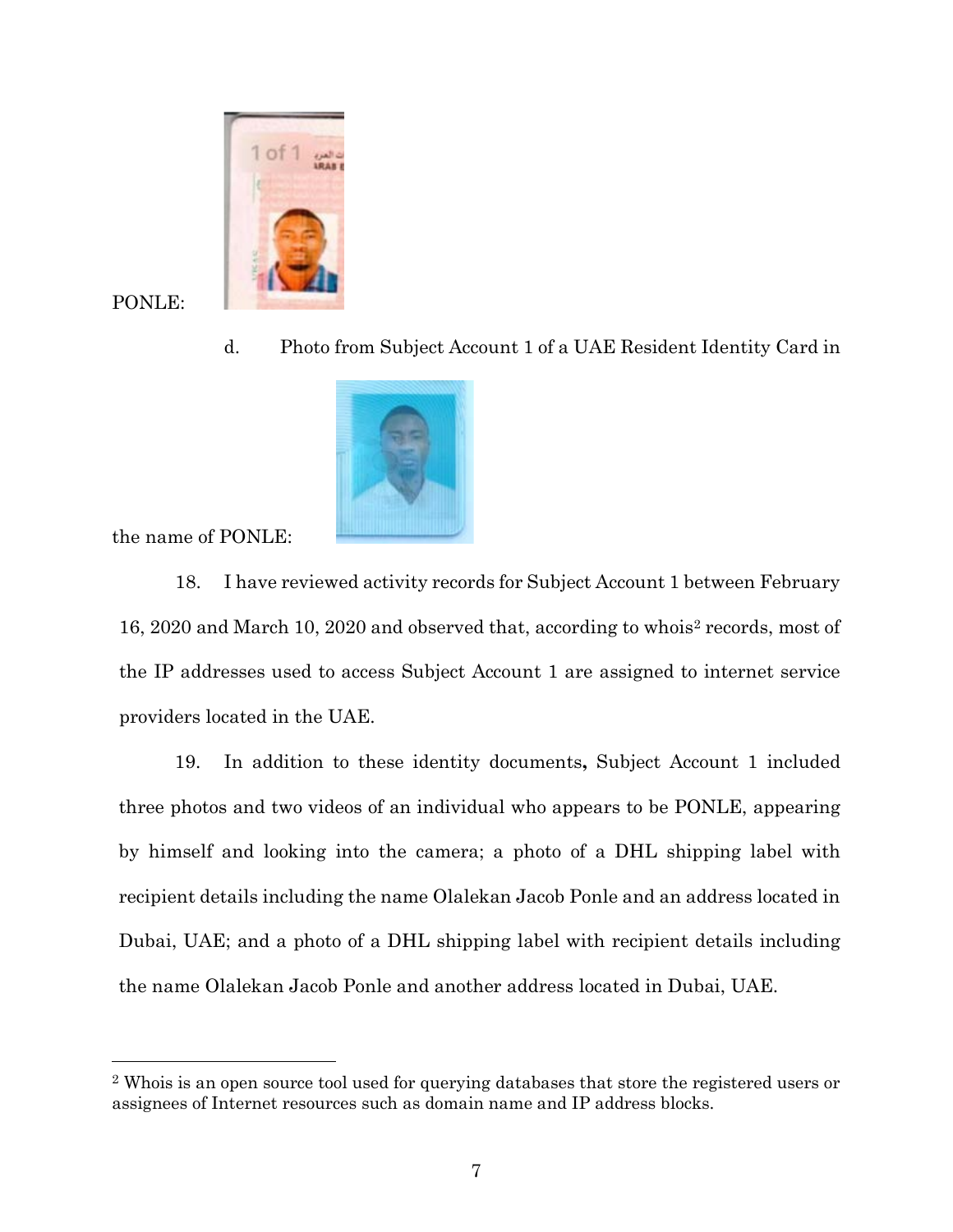20. Additionally, based on my review of Subject Account 1 records, I saw several WhatsApp conversations between PONLE and other individuals in which PONLE identified himself by name. For example, on or about March 6, 2019, in a conversation that appeared to discuss sending wire transfers, PONLE and an unknown individual ("Individual C") exchanged the below messages:

| PONLE: | Just send 60k to the account as directed |
|--------|------------------------------------------|
| PONLE: | Use my name as Reference                 |
| PONLE: | <b>OLALEKAN JACOB PONLE</b>              |
|        |                                          |

Individual C: k

21. Also, for example, on or about June 18, 2019, in a conversation that appeared to be of a social nature, PONLE and an unidentified individual ("Individual D") exchanged the below messages:

| Individual D: | This is my name                                                                             |
|---------------|---------------------------------------------------------------------------------------------|
| Individual D: | First: [Individual D first name]                                                            |
|               | Last: [Individual D last name]                                                              |
| Individual D: | Now you know my full government                                                             |
| Individual D: | Tell me yours                                                                               |
| PONLE:        | Jacob Ponle                                                                                 |
| Individual D: | Where did Woodie come from                                                                  |
| PONLE:        | It came from a friend awarding me that name cause I used<br>to be a comedian in high school |
| PONLE:        | and ever since I retained it                                                                |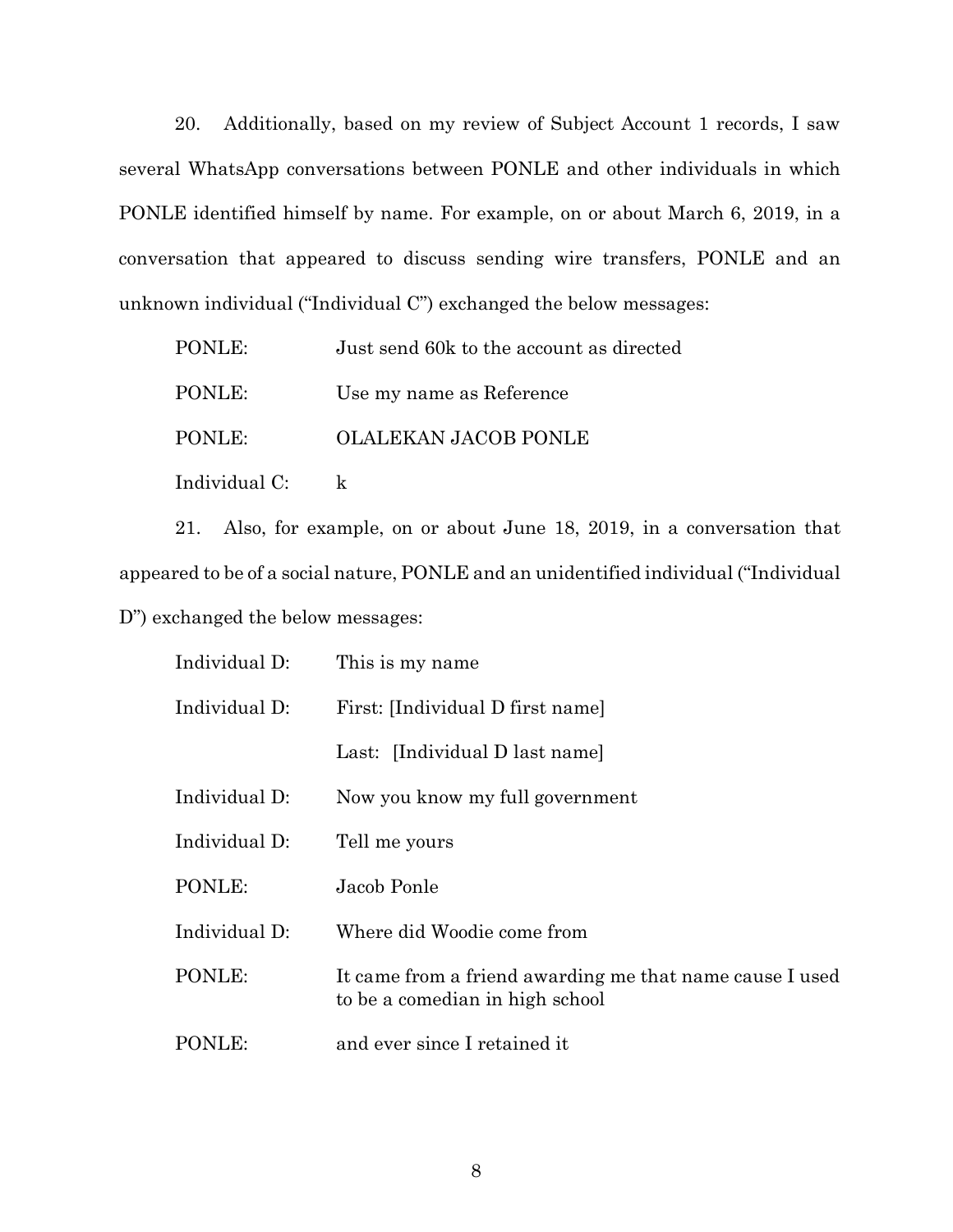22. Finally, as described in more detail below, Subject Account 1 also contained WhatsApp conversations with other individuals discussing wire transfers as well as images of computer screens displaying what appear to victim company emails containing wire transfer instructions or financial information. For example, the following image was found in Subject Account 1:



23. Based on my training and experience, criminals who engage in business email compromise schemes coordinate wire transfers with co-conspirators using WhatsApp and other online messaging applications and sometimes share images of compromised victim company email accounts. Based on these observations and information I obtained from law enforcement databases and interviews with victim companies, I believe PONLE collaborated with co-conspirators to engage in business email compromise schemes.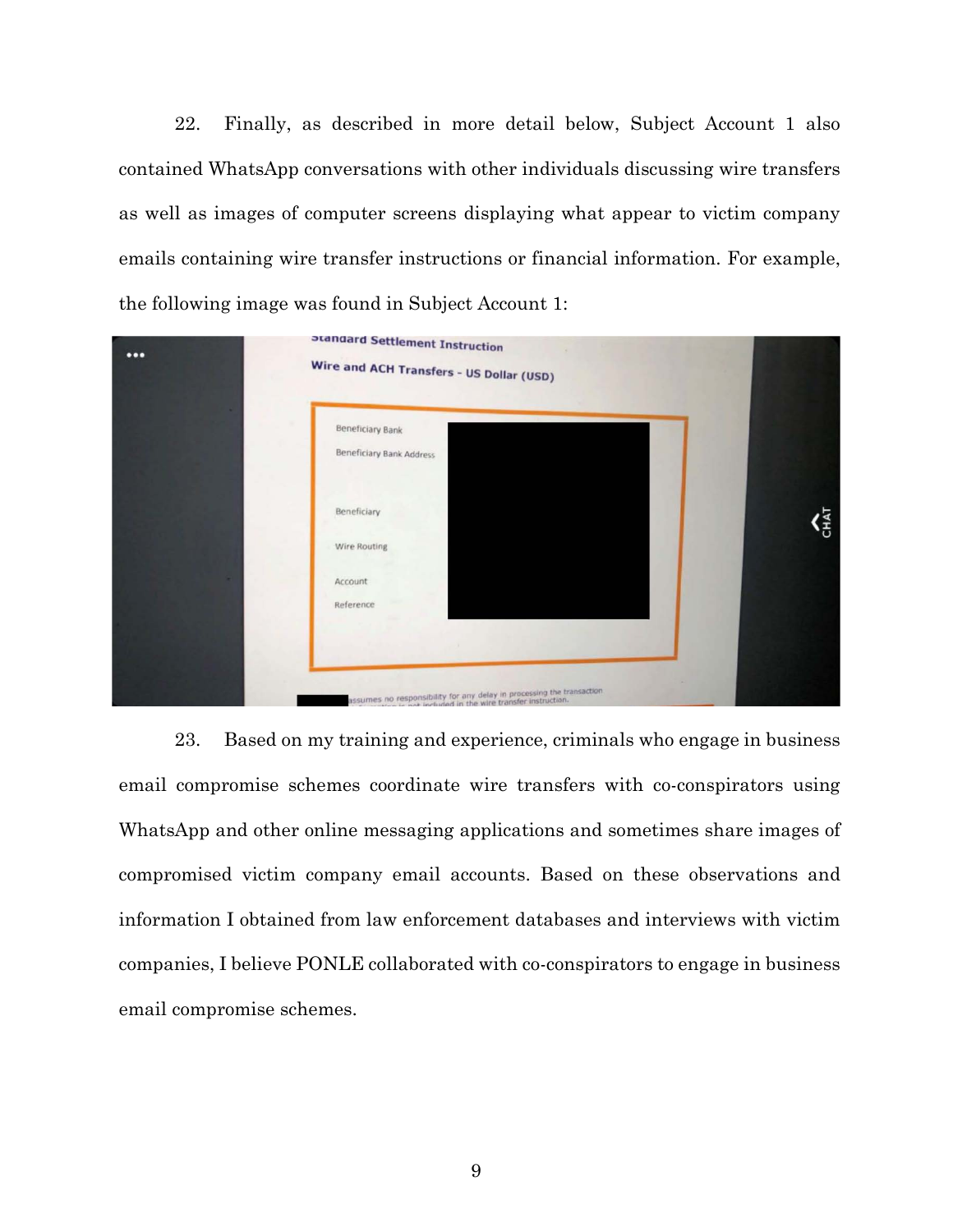## **B. PONLE Was Involved in a January 16, 2019 Business Email Compromise Scheme Targeting Victim Company B**

24. On or about January 16, 2019, a business email compromise scheme targeting Victim Company B, located in Des Moines, Iowa, resulted in a fraudulent wire of approximately \$188,000 to a bank account in the name of a Victim Company B supplier. As described below, PONLE directed Individual B to open a bank account in the name of the Victim Company B supplier, told Individual B the amount of money that would be wired to the account, directed Individual B to convert the proceeds of the BEC to Bitcoin, and directed Individual B to send the proceeds to the 16AtGJ BTC Wallet.

25. Based on a review of text messages exchanged by PONLE using the 4088 telephone number and the alias "Mark Kain"[3](#page-10-0) and Individual B, PONLE first contacted Individual B about Victim Company B on January 7, 2019.

26. At approximately 9:06 PM UTC on January 7, 2019 PONLE and Individual B had the following exchange:

| PONLE:        | I want you to set up a separate business account just to<br>receive the money<br>In this name [Victim Company B supplier]          |
|---------------|------------------------------------------------------------------------------------------------------------------------------------|
| Individual B: | They will ask me what type of business                                                                                             |
| PONLE:        | just a small scale business or something intriguing to tell<br>them<br>Then right away we kick start to process the wire for 200k. |

<span id="page-10-0"></span><sup>&</sup>lt;sup>3</sup> For the reasons stated above, I believe that "Mark Kain" is an alias used by PONLE. When exchanging the messages with Individuals A and B described in this affidavit, PONLE used that alias. For clarity, I will refer to PONLE by his true name throughout.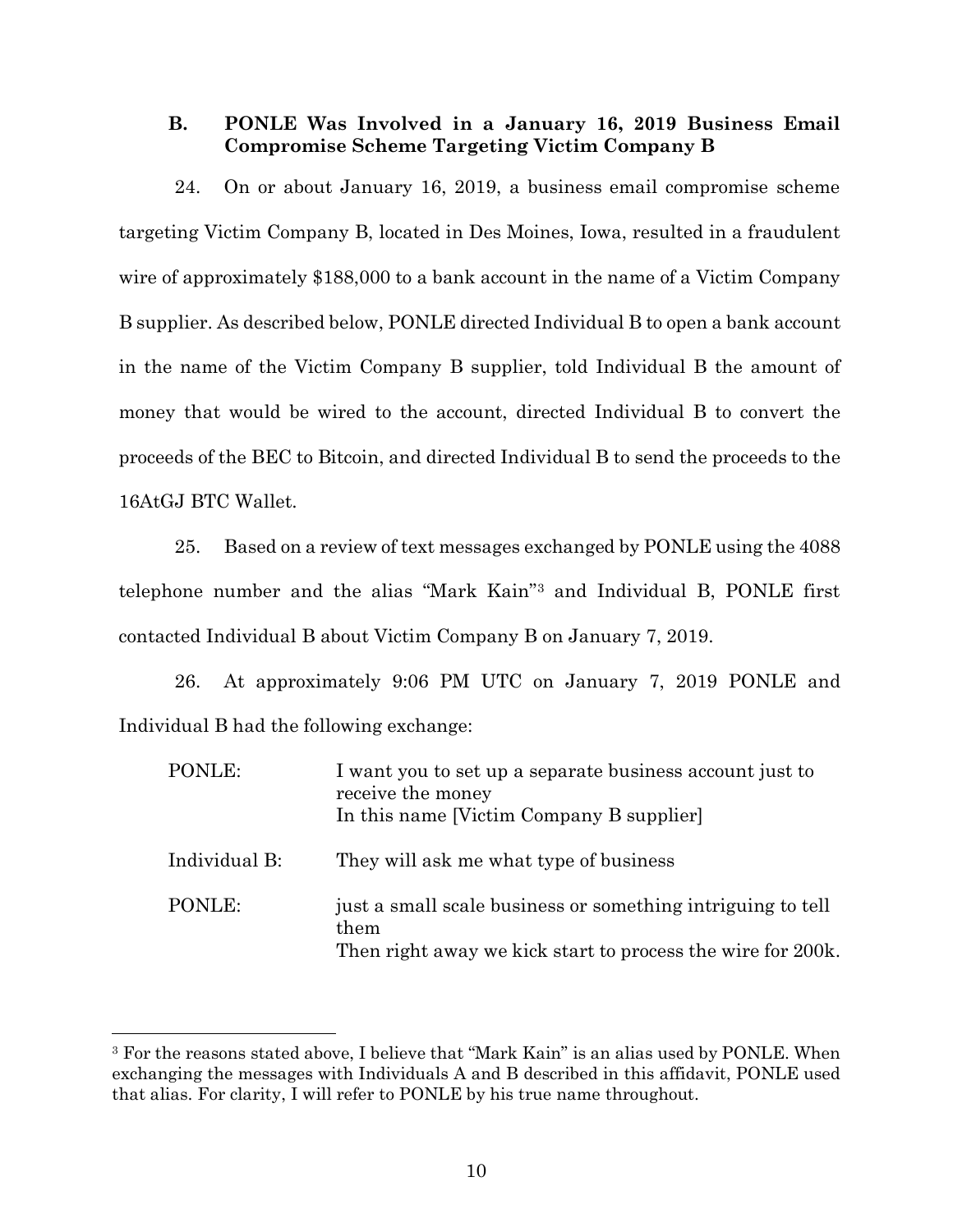Individual B: [Individual B] dba [Victim Company B supplier] [account number ending 8208] ABA# 061000104.

Based on the content and context of this text, I understand that Individual B had set up an account in the name of the Victim Company B supplier and provided the account and routing number to PONLE.

26. At approximately 12:27 PM UTC on January 10, 2019, PONLE texted, "The wire has been processed and I believe it should be in the account now[.] \$188k."

27. Based on information provided by an employee of Victim Company B, on or before January 16, 2019, one or more unknown subjects gained unauthorized access to a Victim Company B-issued email account by compromising the credentials through phishing. The unknown subjects then changed security settings in the email account to hide their activity from the account user. On or about January 16, 2019, the unknown subjects used this access to send an email from the Victim Company B Email Account. The email requested a \$188,000 wire transfer from Victim Company B to the Victim Company B supplier at the 8208 bank account. As a result of the fraudulent email \$188,000 was sent to 8208 account, the same account created by Individual B at PONLE's direction.

28. Beginning at approximately 3:13 PM UTC on or about January 17, 2019, PONLE and Individual B had the following exchange:

| Individual B: | The money is in<br>Send me your wallet. |
|---------------|-----------------------------------------|
| PONLE:        | [The 16AtGJ Wallet]                     |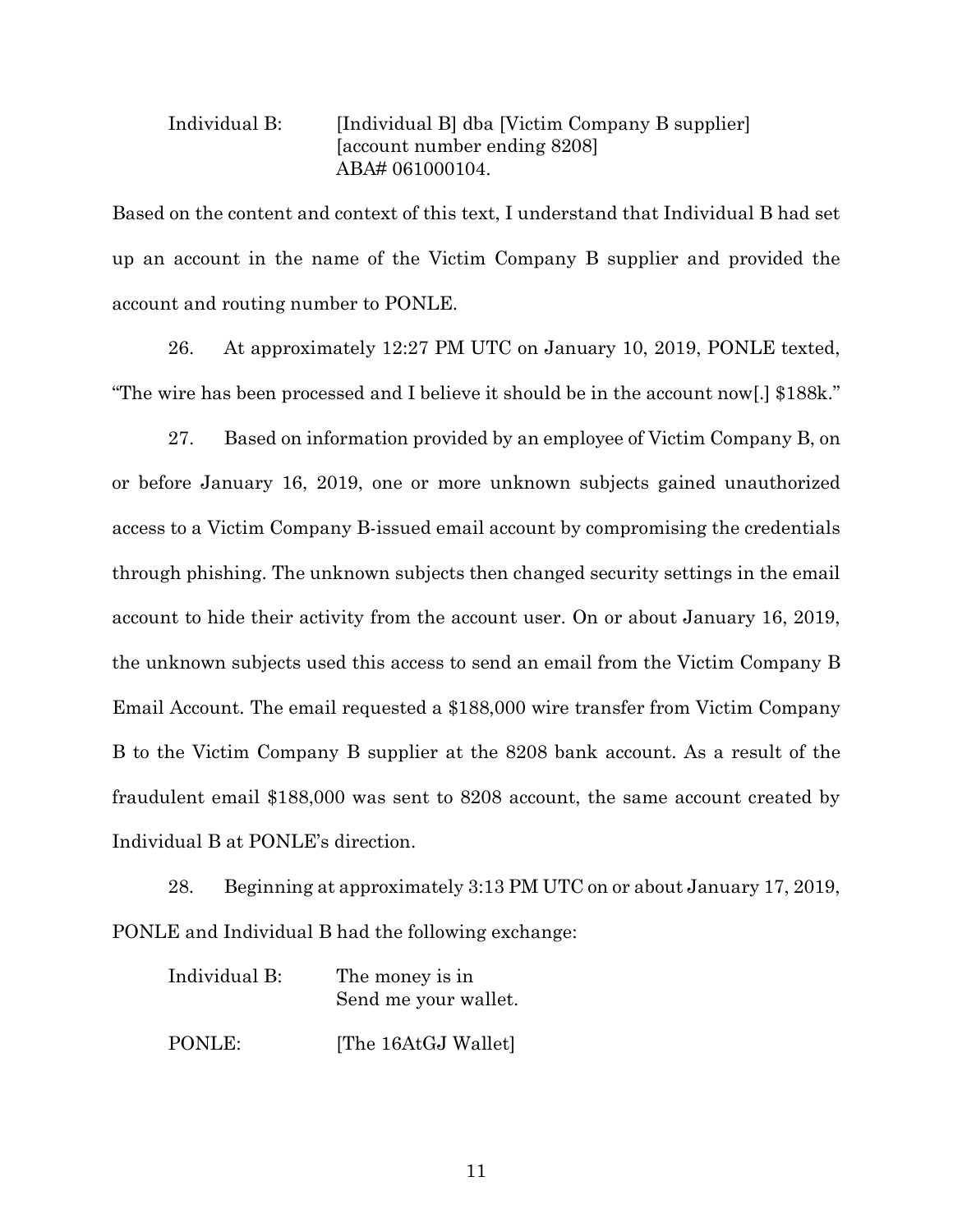Individual B: Just sent 121,000.

PONLE: Received.

29. Blockchain analysis and records from a cryptocurrency exchange services, confirmed that on or about January 17, 2019 Individual B sent approximately 3.13030959 bitcoin, worth approximately \$119,000 at the time of the transaction, from Individual B's account to PONLE's 16AtGJ BTC Wallet.

30. Text messages between Individual B and PONLE shortly after the January 16, 2019 BEC show PONLE's knowledge of the fraudulent nature of these financial transactions. For example, beginning at approximately 2:58 PM UTC on or about January 22, 2019, PONLE and Individual B had the following exchange:

| PONLE:        | If I need you to set up another name account can you do<br>that today.                                                                                                                                                                                |
|---------------|-------------------------------------------------------------------------------------------------------------------------------------------------------------------------------------------------------------------------------------------------------|
| Individual B: | A new fictitious name?                                                                                                                                                                                                                                |
| PONLE:        | Yes<br>[Individual B] I really enjoy the relationship we are<br>building and I'll sincerely want us to work for a long time<br>but we most [sic] develop a very creative statistics to beat<br>this banks in other for them not to stop our dealings. |
| Individual B: | How do we do that.                                                                                                                                                                                                                                    |
| PONLE:        | Having more bank account and each time we done with it<br>we move to the next one.<br>that way we probably use them for 1-2 transaction at most.                                                                                                      |
| Individual B: | You're probably right.                                                                                                                                                                                                                                |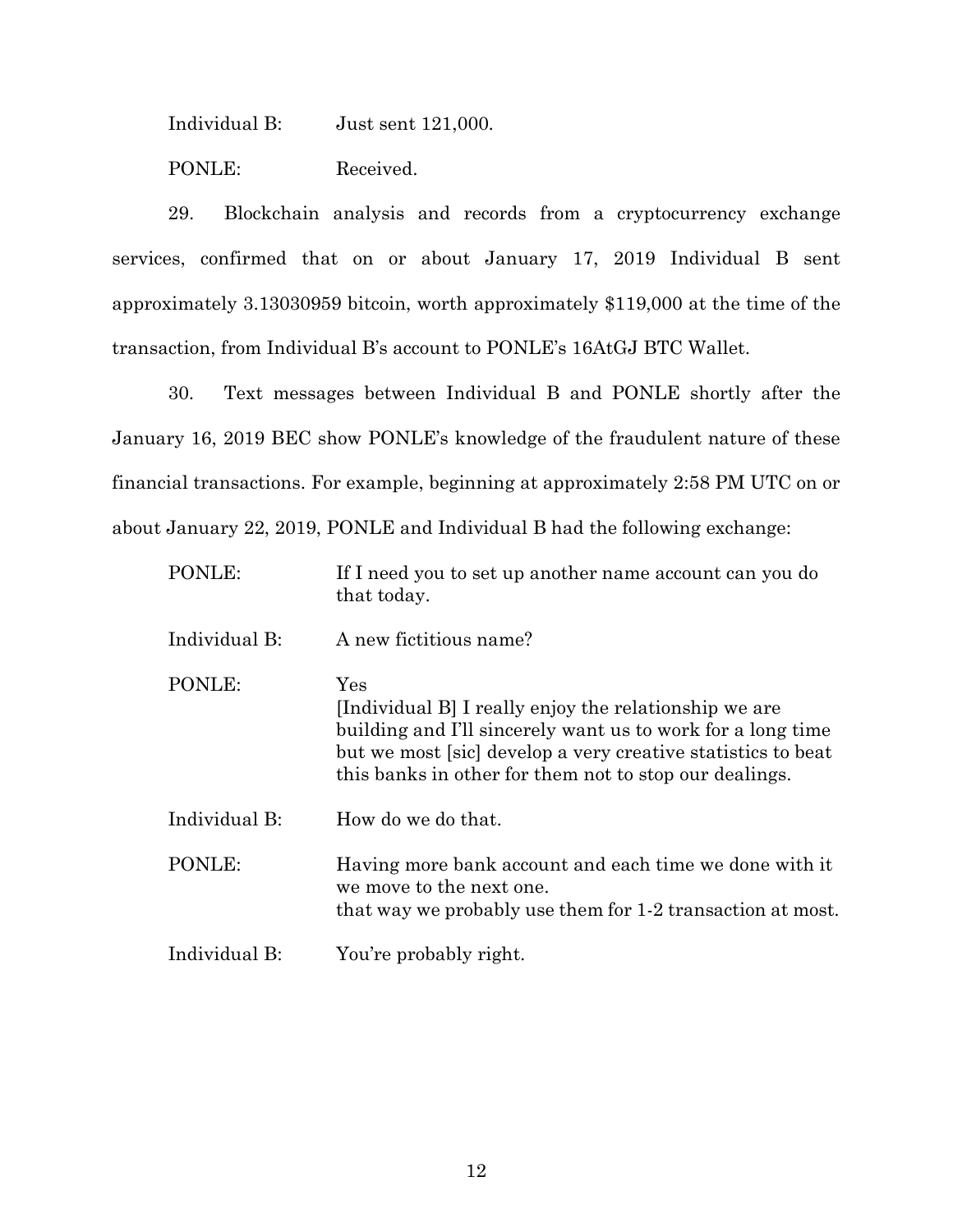#### **C. PONLE Was Involved in a February 11, 2019 Business Email Compromise Scheme Targeting Victim Company A**

31. On or about February 11, 2019, a business email compromise scheme targeting Victim Company A, located in Chicago, resulted in a fraudulent wire of approximately \$2,300,000 to a bank account in the name of a Victim Company A subsidiary opened by Individual A at PONLE's direction.

32. As described below, based on a review of text messages exchanged by PONLE and Individual B, between approximately February 8, 2019 and February 15, 2019, PONLE directed Individual B to open a bank account in the name of the Victim Company A Subsidiary and coordinated a wire transfer of \$2,300,000 into this account. PONLE further instructed Individual B as to how to disburse those funds.

33. At approximately 4:52 PM UTC, on or about February 8, 2019, PONLE and Individual B exchanged the followed messages:

| PONLE:        | Good morning [Individual B]<br>[the Victim Company Subsidiary] is the new name we<br>should used [sic]. |
|---------------|---------------------------------------------------------------------------------------------------------|
| Individual B: | Yes I'm on it but I want my [sibling] to open account But I<br>will control everything.                 |
| PONLE:        | 2.3M is the figure for this<br>Can you do with Bank of America?                                         |

31. Based on my review of additional correspondence and bank records, I know that on or about February 8, 2019, Individual A, who is Individual B's sibling, began working with PONLE and Individual B to open a bank account.

32. Based on an interview with the Vice President and Controller ("Employee A") at Victim Company A and Victim Company A records, at some point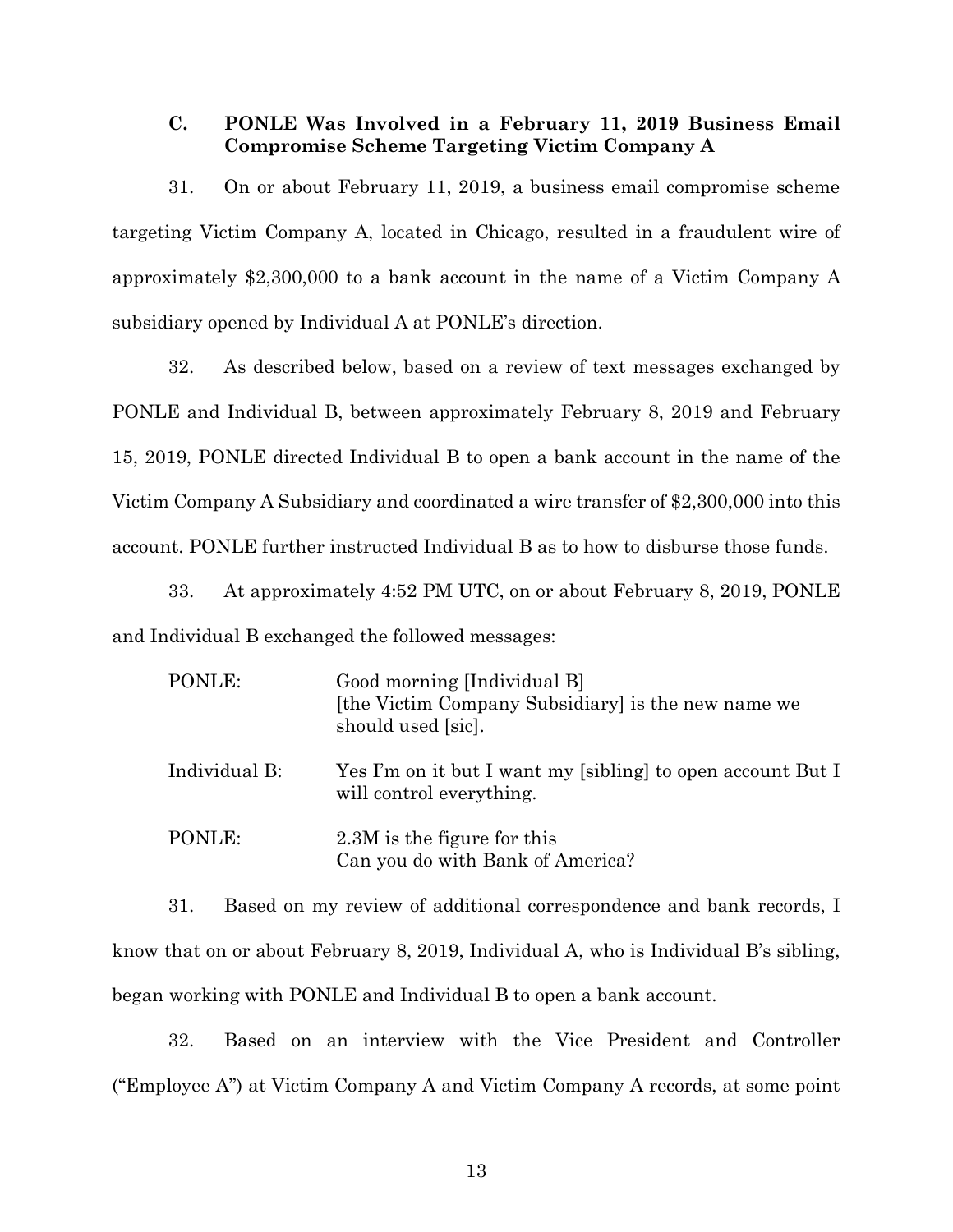on or before February 11, 2019, one or more unknown subjects gained unauthorized access to a Victim Company-issued email account (the "Victim Company A Email Account") belonging to the Chief Accounting Officer of a subsidiary of the Victim Company (the "Victim Company A Subsidiary").

33. On or about February 11, 2019, the unknown subjects used this access to send an email from the Victim Company A Email Account to Employee A's email account. The email included an attachment requesting a \$2,300,000 wire transfer from the Victim Company to the Victim Company Subsidiary at Bank of America account number xxxxxxxx7046 ("the 7046 Account"). The fraudulent email was almost identical to a prior, legitimate email from the Victim Company A Email Account to Employee A's email account. Specifically, the email and attachment included the same wire transfer amount, the name of the Victim Company Subsidiary, the same beneficiary account routing number and the same beneficiary account name. The only difference was the email's date and the beneficiary account number.

34. Bank of America records show that Individual A opened the 7046 Account in-person on or about February 11, 2019 under Individual A's true name "d/b/a [the Victim Company Subsidiary]". Account opening documentation includes Individual A's social security number and a signature. The 7046 account is a business checking account.

35. Beginning at approximately 2:03 PM UTC February 11, 2019, PONLE and Individual B had the following exchange: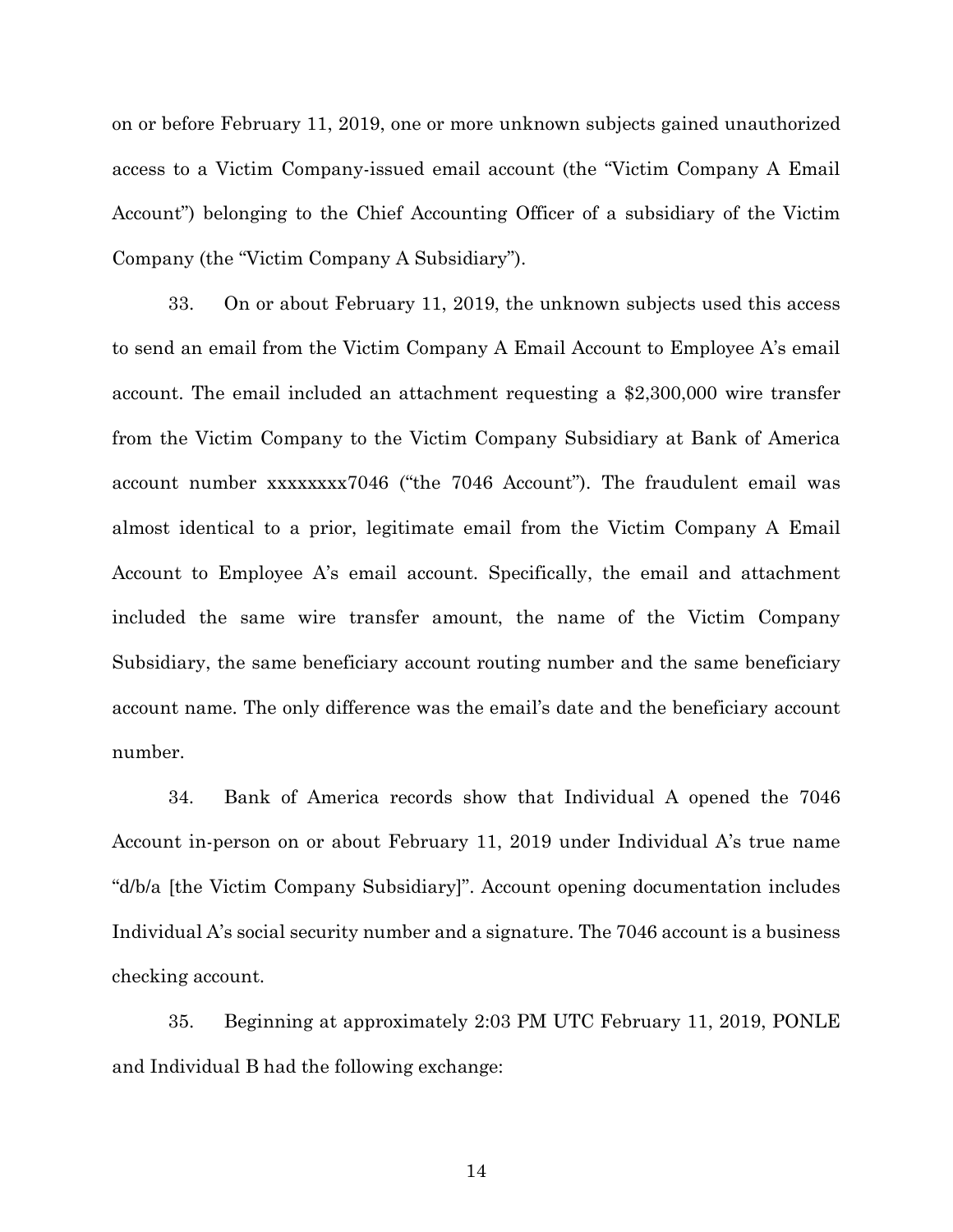| Individual B: | Hey [PONLE]. Do I have your approval to give your<br>number to my [sibling] because [s/he] is setting it up and<br>[s/he] needs to ask you a few questions? |
|---------------|-------------------------------------------------------------------------------------------------------------------------------------------------------------|
| PONLE:        | Okay go ahead.                                                                                                                                              |
| Individual B: | Ok [his/her] name is [Individual A].                                                                                                                        |

36. At approximately 12:56 AM UTC on or about February 12, 2019,

Individual B texted, "Everything is ready to go."

37. On or about February 14, 2019, personnel at the Victim Company, relying on the February 11, 2019 fraudulent wire transfer request, sent a \$2,300,000 wire transfer to the 7046 Account.

38. Beginning at approximately 6:01 PM UTC February 14, 2019, PONLE and Individual B discussed having Individual A send the proceeds of the \$2,300,000 wire transfer to PONLE:

PONLE: Hey can you check [if] the funds arrived now. Individual B: It's in!!! [S/he]'s doing the wire now 2.3 I'm instructing [him/her] and on it.

39. Later the same day, February 14, 2019, \$2,300,000 was sent from the 7046 Account to a second Bank of America account, number xxxxxxxx6046 ("the 6046 Account") via an online banking transfer. Bank of America records show that the 6046 Account is a personal checking account that was opened online by Individual A on or about September 24, 2018.

40. On or about February 15, 2019, a \$2,149,000 wire transfer was sent from the 6046 Account to Silvergate Bank account number xxxxxxxx8012 ("the 8012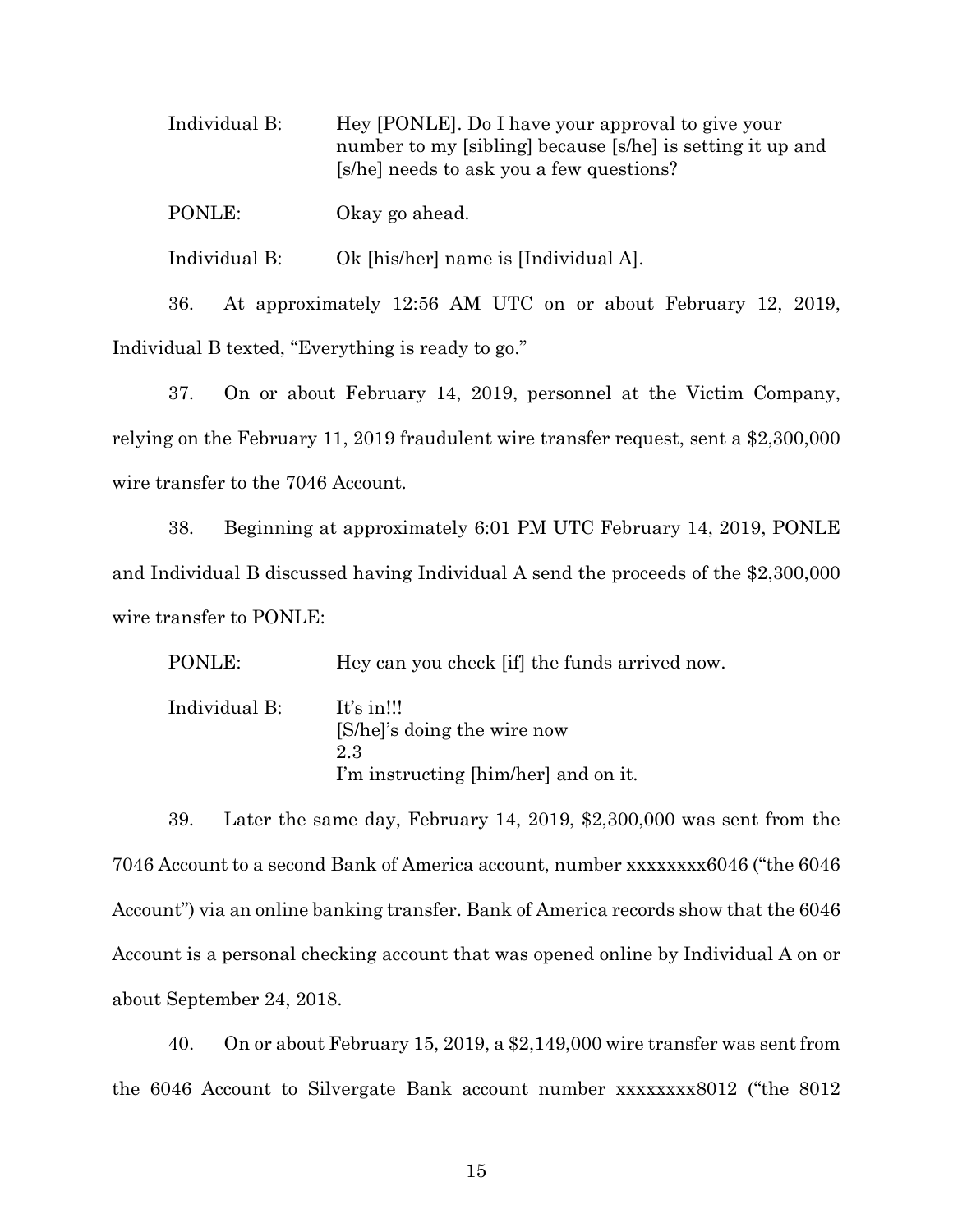Account"). The 8012 Account belongs to Gemini Trust, a cryptocurrency exchange business, and is used by Gemini Trust to facilitate customer transactions. The February 15, 2019 wire transfer included the beneficiary notation, ZVZPZV, and federal IMAD number, 20190215B6B7HU3R006023.

41. Records obtained from Gemini Trust show that the beneficiary notation ZVZPZV and federal IMAD number 20190215B6B7HU3R006023 are associated with Gemini Trust customer account xxxxxxxx9581 ("the 9581 Account"), which was owned by Individual A.

42. Beginning at approximately 4:48 PM UTC on or about February 15, 2019, PONLE and Individual B had the following exchange:

| Individual B: | The money is in the exchange<br>[Individual A] is going to start doing the block trading.<br>We are going to send you 500k at a time until you have it<br>all. |
|---------------|----------------------------------------------------------------------------------------------------------------------------------------------------------------|
| PONLE:        | Wallet is<br>[the 16AtGJ BTC Wallet]                                                                                                                           |
| Individual B: | [S/he] is getting ready to send you 340 [bit] coins<br>Sent<br>And the rest is coming.                                                                         |
| PONLE:        | I got the first one<br>I got the second one just waiting for remainder.                                                                                        |
| Individual B: | Just sent the last 36k                                                                                                                                         |

43. Gemini Trust records showed that on February 15, 2019, the 9581 Account received a \$2,149,000 wire transfer deposit and that within approximately the next 90 minutes, approximately \$2,148,877.70 was converted from U.S. Dollars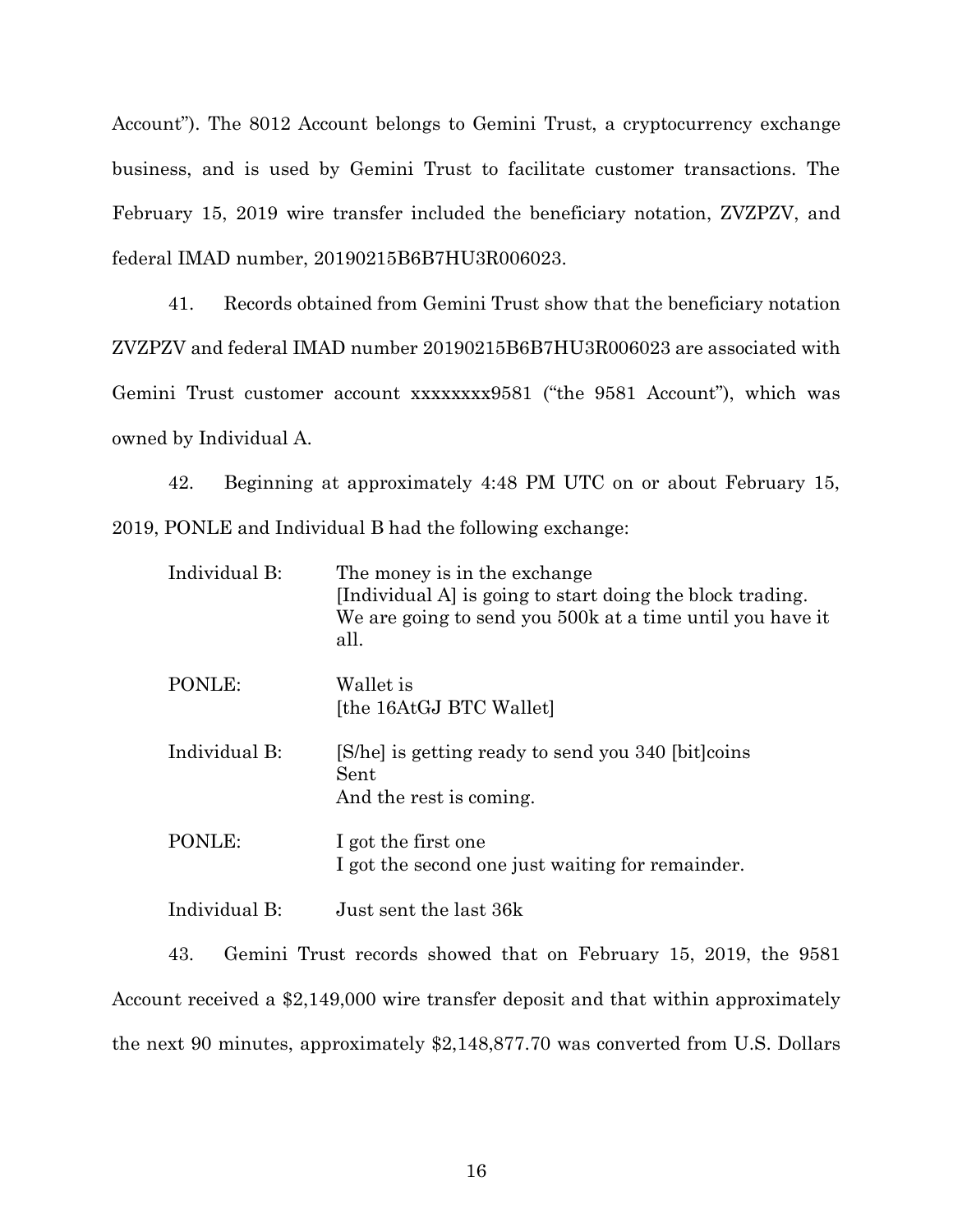to bitcoin and subsequently transferred in two separate transactions to the 16AtGJ BTC Wallet.

## **D. PONLE Was Involved in a March 4, 2019 Business Email Compromise Scheme Targeting Victim Company H**

44. Based information provided by a company located in Great Bend, Kansas ("Victim Company H") and records provided by PNC Bank, on or before March 4, 2019, one or more unknown subjects gained unauthorized access to a Victim Company H-issued email account. The unknown subjects then made rules changes to the compromised email account to prevent their activity from being detected by the account user. On or about March 1, 2019, the unknown subjects used this access to send an email from the Victim Company H Email Account to a creditor of Victim Company H requesting a \$415,000 wire transfer to a PNC Bank account in the name of Victim Company H opened by Individual B at PONLE's direction. As a result of the fraudulent email, on or about March 4, 2019, PNC bank records show that a wire transfer of approximately \$415,000 was sent from Victim Company H's creditor to the account owned by Individual B.

45. Based on a review of text messages exchanged by PONLE and Individual B between approximately February 26, 2019 and February 28, 2019,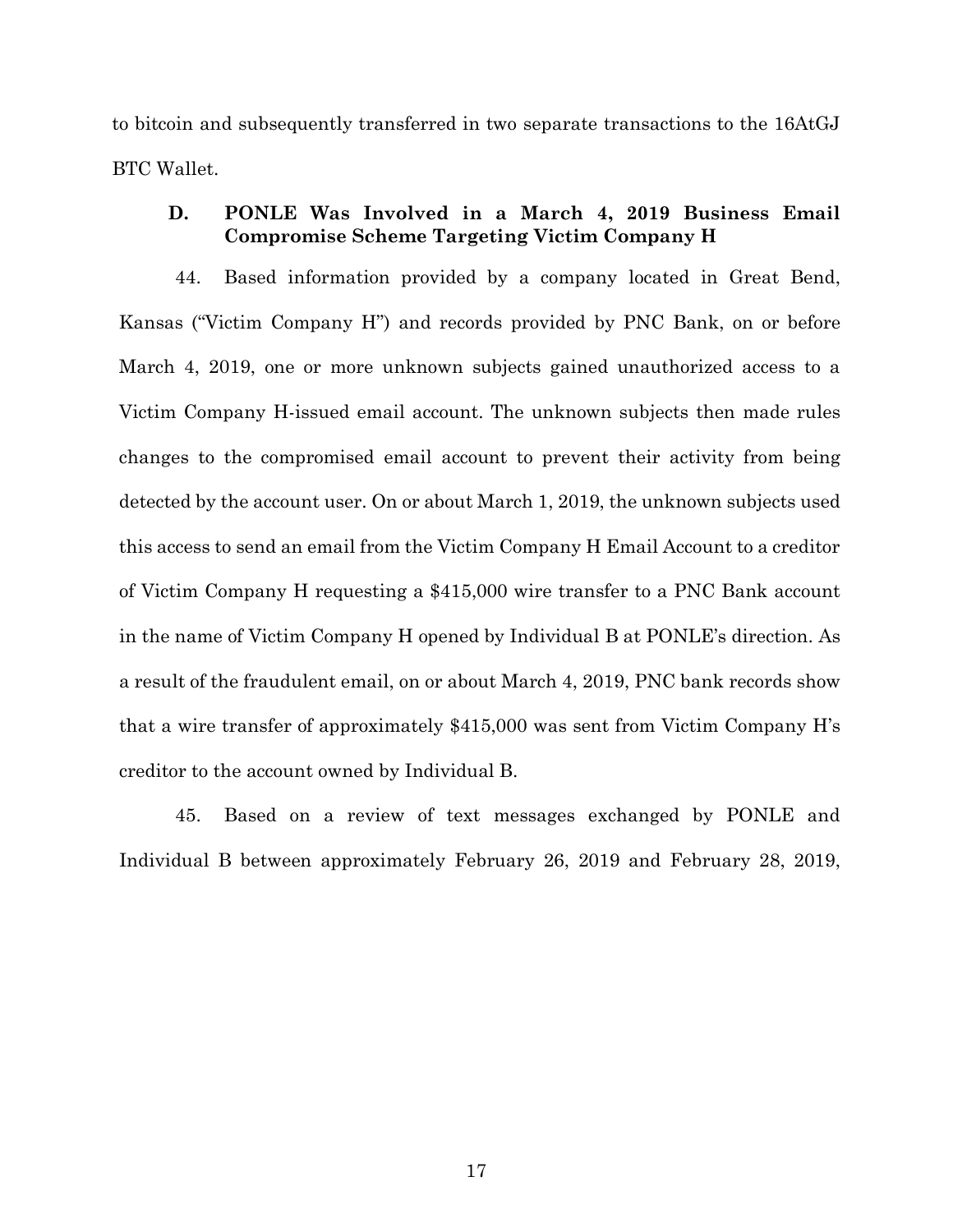several days before the fraudulently-induced wire transfer, PONLE directed Individual B to open a bank account in the name of the Victim Company H.

46. At approximately 4:38 PM UTC, on or about February 26, 2019, PONLE sent Individual B this message: "I have a new name I need you to work on ASAP[.] [Victim Company H]"

47. Beginning at approximately 3:02 PM UTC, on or about February 28, 2019, PONLE and Individual B exchanged the following messages:

|                                                                             | PONLE:        | [Victim Company H] I'm waiting for the account this<br>morning      |  |
|-----------------------------------------------------------------------------|---------------|---------------------------------------------------------------------|--|
|                                                                             | Individual B: | I will have the account number very shortly                         |  |
|                                                                             | 48.           | Beginning at approximately at approximately 9:00 PM UTC on or about |  |
| February 28, 2019, PONLE and Individual B exchanged the following messages: |               |                                                                     |  |
|                                                                             | Individual B: | [account number ending 0495 (the "0495 account")]<br>PNC bank       |  |
|                                                                             | PONLE:        | This belongs to [Victim Company H] right                            |  |
|                                                                             |               |                                                                     |  |

Individual B: Yes

Based on the content and context of this exchange, I believe that Individual B had opened a bank account in Victim Company H's name, per PONLE's earlier request.

49. Based on my review of Subject Account 1 records, I saw several WhatsApp conversations between PONLE and other individuals who appear to be involved in business email compromise schemes. Based on my training and experience, criminals typically work with co-conspirators in order to perpetrate these schemes. The criminals and their co-conspirators often share details relevant to the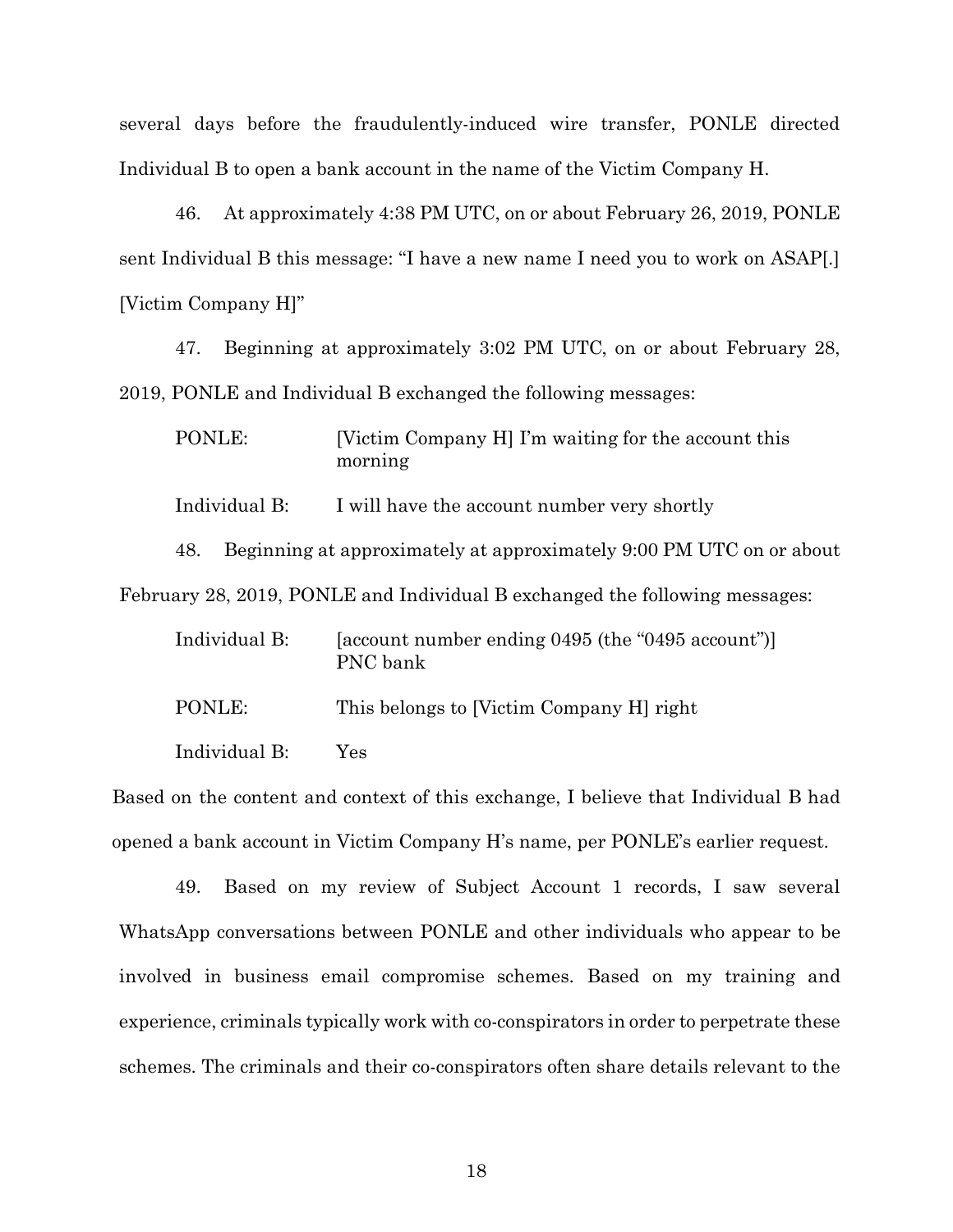schemes, such as bank account information, with one another via messaging applications such as WhatsApp.

50. Between February 22, 2019 and March 18, 2019, approximately 275 messages were exchanged between PONLE and Co-conspirator 1 ("CC-1"). Many of these messages discussed bank account details and various "jobs", which I believe refer to business email compromise schemes. For example, at approximately 5:12 PM UTC on or about March 1, 2019, PONLE and CC-1 exchanged the below messages:

| $CC-1$ : | That job<br>[Victim Company H]                                      |
|----------|---------------------------------------------------------------------|
| PONLE:   | Yes                                                                 |
| $CC-1$ : | I don update d aza                                                  |
| PONLE:   | Okay good                                                           |
| $CC-1$ : | Dem don reply<br>Monday I go instruct<br>dem respond<br>Monday 400k |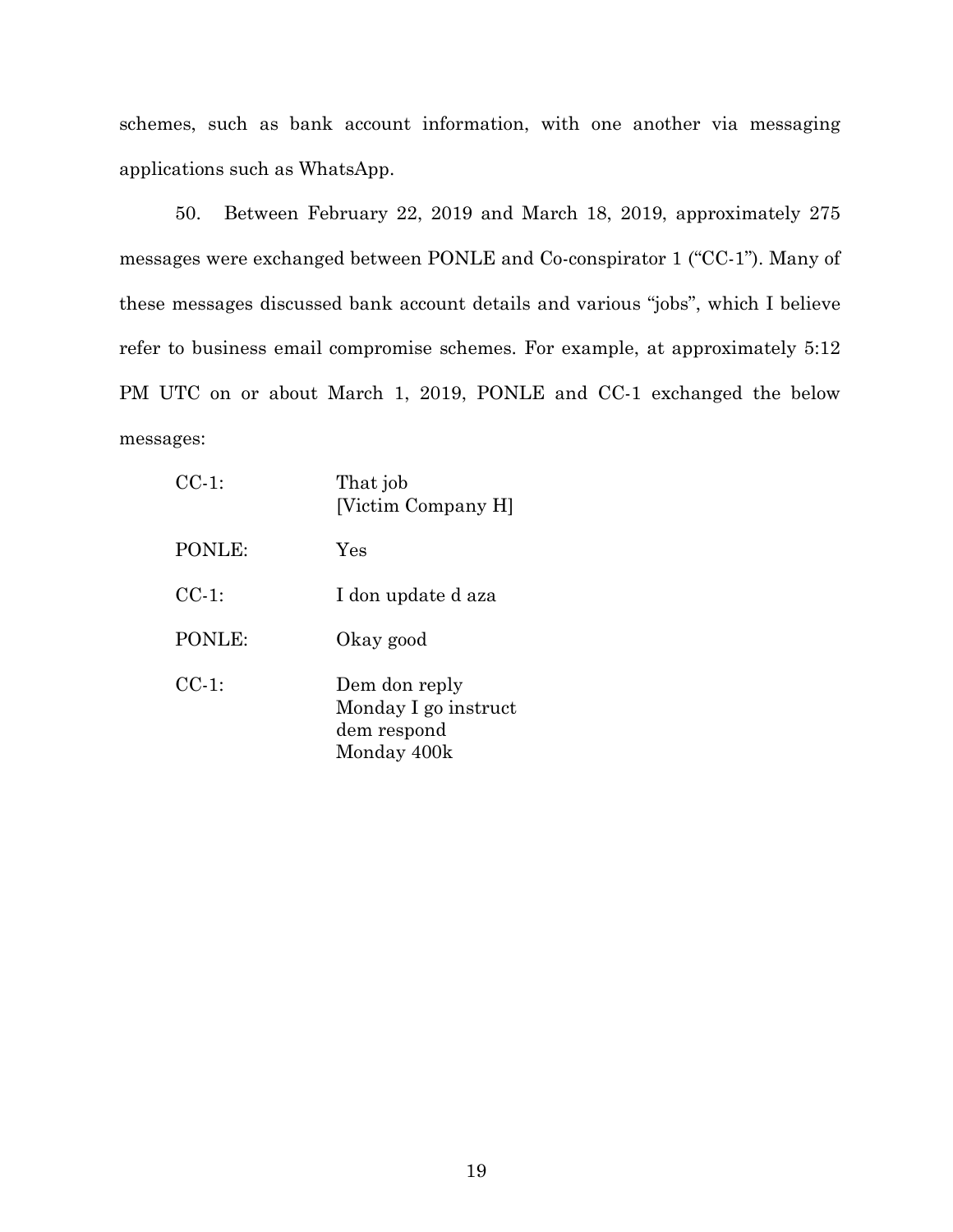Based on my training and experience and open source information, the word "aza" is a slang term used by Nigerian cyber criminals to refer to a bank account, typically those used to deposit money obtained through fraud.

51. Within one minute of the text exchange with CC-1, at approximately 5:13 PM UTC on or about March 1, 2019, PONLE texted Individual B: The [Victim Company H] has 400k coming on Monday.

52. Beginning at approximately 5:20 PM UTC on or about March 4, 2019, PONLE and Individual B exchanged the following messages:

PONLE: The \$415k will arrive the PNC today just keep checking it Individual B: We have the money. Setting up wires now

## **E. PONLE Was Involved in a June 2019 Business Email Compromise Scheme Targeting Victim Company M**

55. Based on information obtained from an interview of personnel at Victim Company M, in or about May 2019, an administrative account in Victim Company M's email system was compromised by unknown actors. The unknown actors created email forwarding rules that allowed them to read emails belonging to high-ranking employees at Victim Company M.

56. In or about June 2019, Victim Company M personnel received emails from an email address with a domain spoofed to appear similar to the name of the company that distributes Victim Company M's quarterly dividends. On or about June 11, 2019, Victim Company M personnel received a fraudulent email with instructions to wire \$19,292,690.30 to a bank account ending in 6552 ("the 6552 account"). Victim Company M Personnel attempted to send the wire transfer as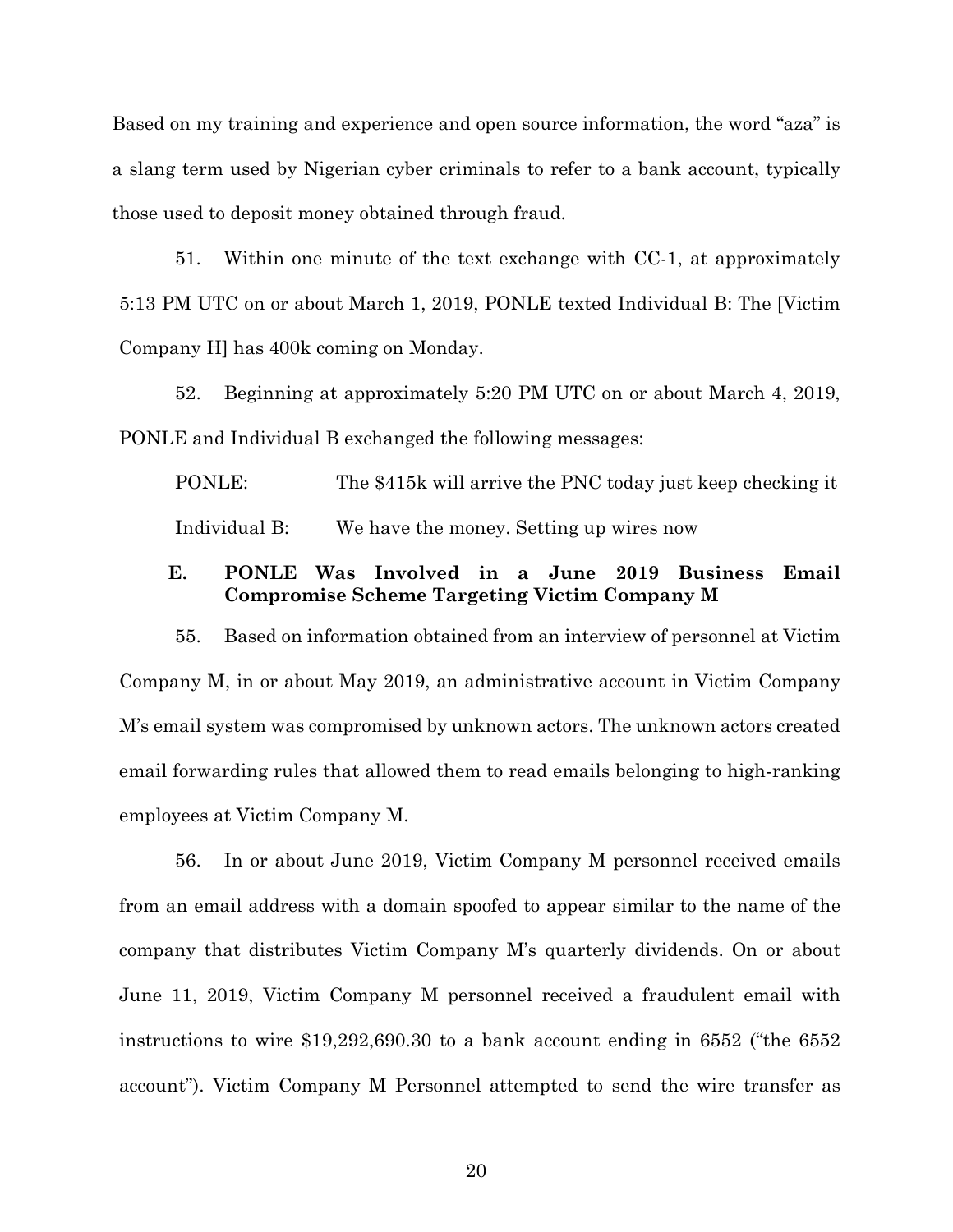instructed, but the transaction failed because the 6552 account was closed by the bank for fraud. On or about June 19, 2019, Victim Company M personnel received another fraudulent email from the same email address stating that there was a problem with the previous bank account and with instructions to wire the same amount to an account ending in 1295 ("the 1295 account"). Victim Company M Personnel attempted to send the second wire transfer as instructed, but the transaction failed because the 1295 account had also been closed for fraud.

57. Based on my training and experience, criminals and their coconspirators involved in business email compromise schemes gain unauthorized access to victim company email accounts, look for emails pertaining to wire transfers and then share images of these emails with co-conspirators in order to coordinate the creation of bank accounts to receive a fraudulently-induced wire transfers. Additionally, these criminals sometimes share images of details of bank accounts created by mules to launder the funds from these schemes. I reviewed the contents of Subject Account 1 and observed approximately five images that show that PONLE had access to emails and financial records for Victim Company M. Based on the overlapping information in these images and the information provided by Victim Company M, I believe that PONLE and other co-conspirators were involved the scheme targeting Victim Company M. The images included:

a. A photo of a computer screen displaying an email with the following text:

Please approve the attached Dividend payment (including postage) of **\$19,292,690.30** set for **June 20th**. I have reviewed the funding letter from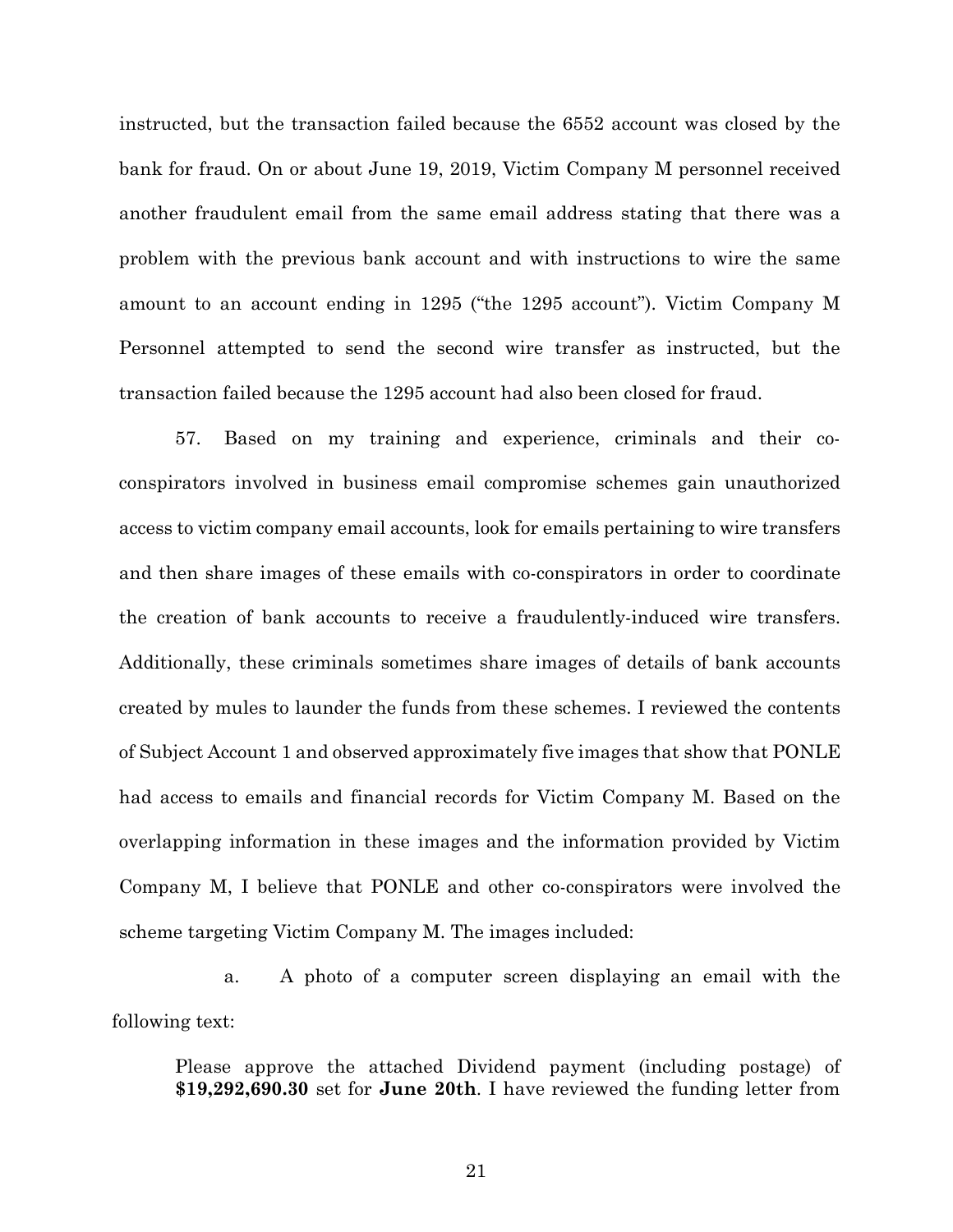[Transfer Services Company] for accuracy and validated the share count included in the payment amount. Even though the attached Daily Transaction Journal file is dated 5/31/2019, according to [Transfer Services Company], there has been no change in the number of outstanding shares since then.

## **Dividend Payment Reconciliation Jun-19**

Total # of shares: 385,837,581 Dividend / Share: \$0.050 Dividend Payment Amount: \$19,291,879.05 Postage: \$811.25 Total Dividend Payment Amount: \$19,292,690.30

**Corporate Treasury** - Please note the bank name & associated ABA number in the funding request:

Bank Name: JP Morgan Chase ABA Number: 121000021 A/C Name: [Transfer Services Company] as agent for [Victim Company M] A/C Number: XXX-XX6552 ("the 6552 account")

Please let me know if you have any questions.

The "Total Dividend Payment Amount" contained in the screenshot of the Victim

Company M email is the same amount requested in the June 11, 2019 and June 19,

2019 fraudulent emails.

b. A photo of a computer screen displaying what appears to a debit

transaction record dated June 19, 2019 for an outgoing money transfer from Victim

Company M in the amount of \$19,292,690.30: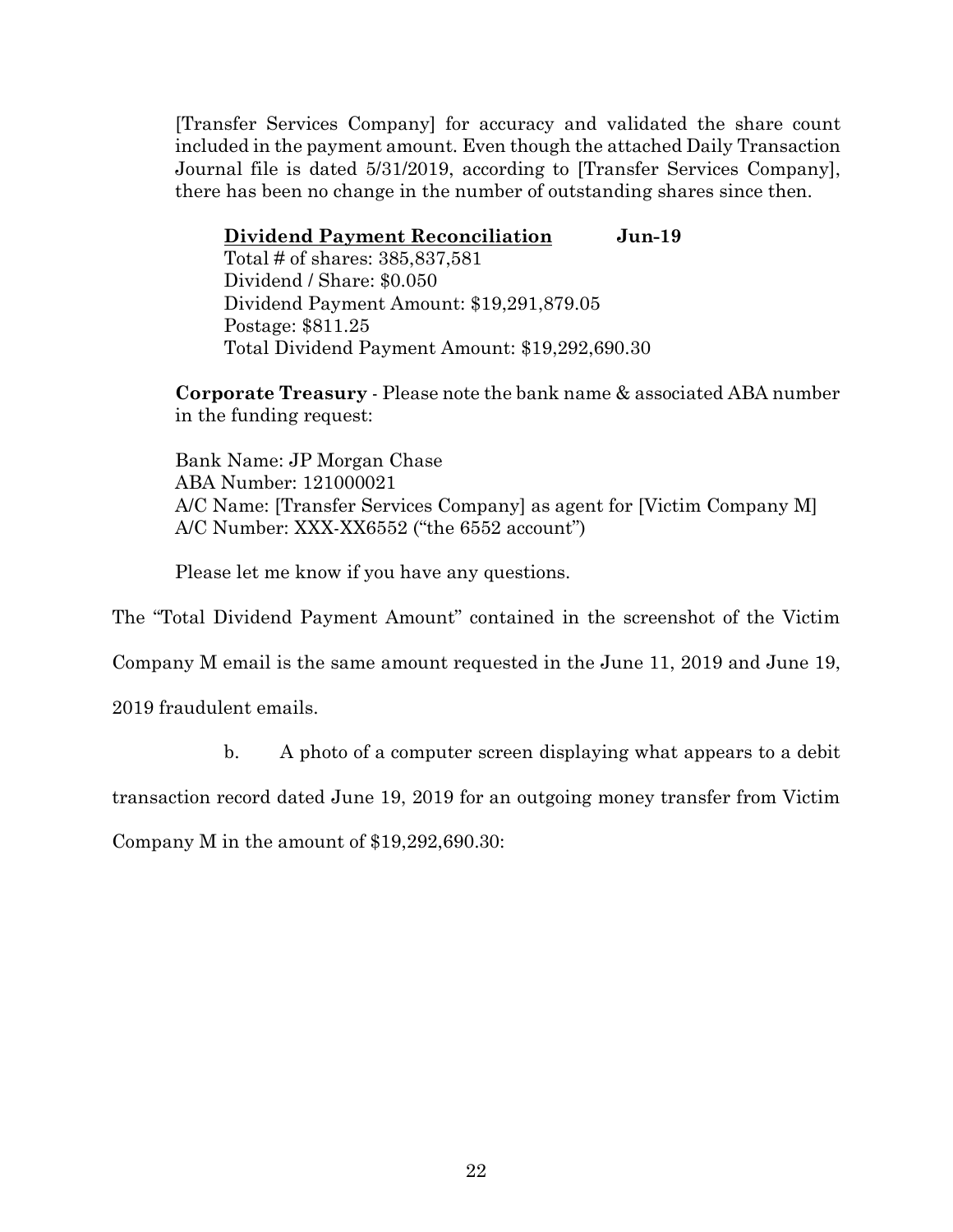

c. An image of what appeared to be a photo of a computer screen displaying a web page with bank account details identifying Victim Company M, the 1295 account, and the Transfer Services Company. The screenshot listed the available balance in the account. Based on my training and experience, I believe this screenshot was taken and sent to PONLE to inform him that the 1295 account was open and available for use.

# **F. PONLE Was Involved in a September 6, 2019 Business Email Compromise Scheme Targeting Victim Company I**

59. Beginning on or about July 12, 2019, an FBI online covert employee ("OCE-1") began communicating with PONLE using a messaging application handle that was previously used by Individual A. Subsequently, PONLE directed OCE-1 to open two bank accounts in the names of companies in the United States in order to receive wire transfers and to transfer any funds sent to those accounts to the 16AtGJ BTC Wallet.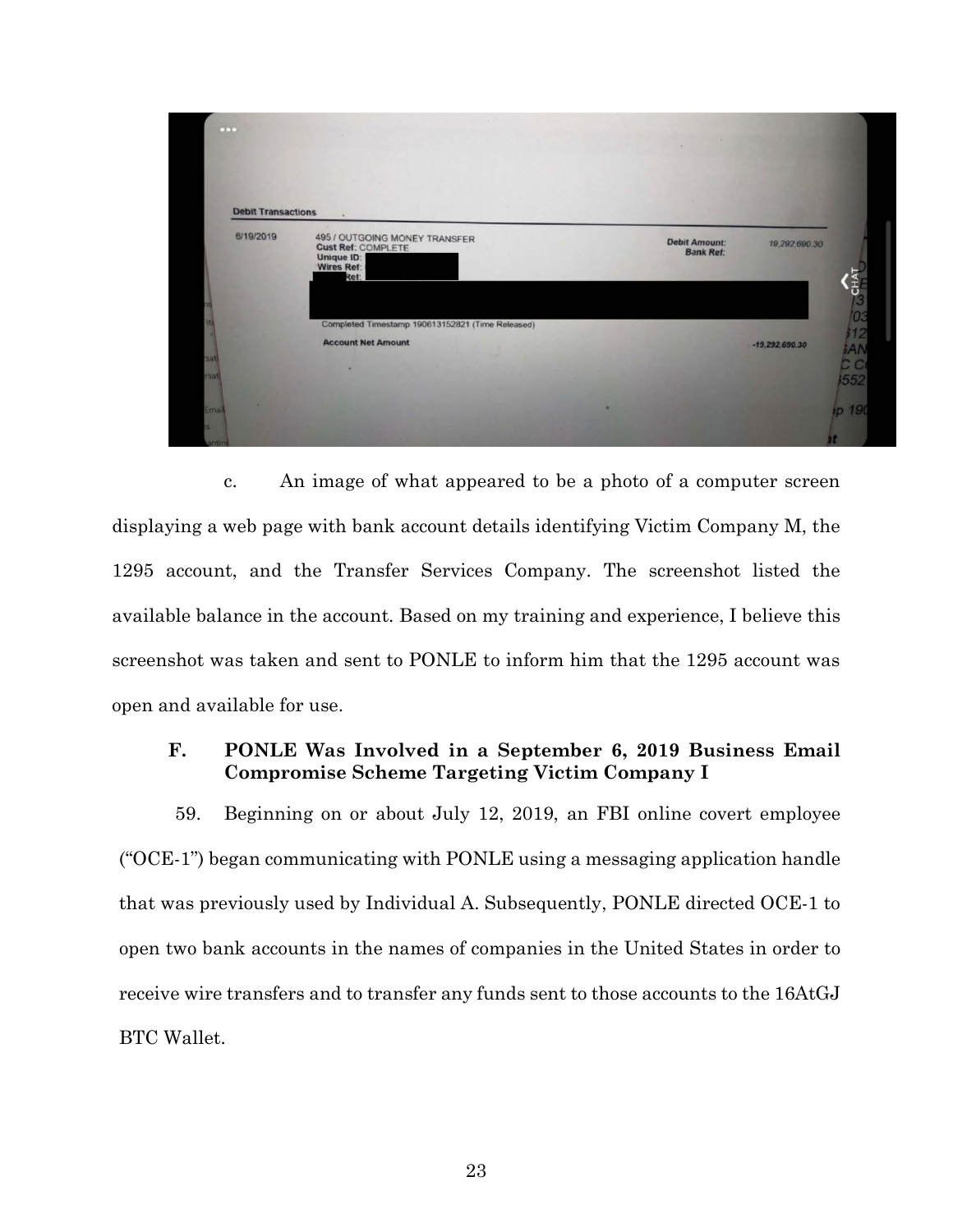60. More specifically, on or about July 15, 2019, via an online messaging application, PONLE directed OCE-1 to open a bank account in the name of Company B. In response, the FBI opened the Covert Company B bank account. On or about July 17, 2019, OCE-1 provided PONLE the Covert Company B bank account information.

61. While no money was ever sent to the Covert Company B bank account, based on information provided by personnel at a company located in Southfield, Michigan ("Victim Company I"), I learned that on or before September 6, 2019, unknown subjects gained unauthorized access to two Victim Company I email accounts belonging to its two co-owners. The unknown subjects used that access to send emails to Victim Company I personnel from both compromised email accounts requesting a wire transfer of \$1,206,418.76 and identifying the receiving account number as the Covert Company B bank account opened at PONLE's instruction in July 2019. Personnel at Victim Company I determined that the wire transfer request was fraudulent, and no funds were sent.

## **G. PONLE Was Involved in a September 9, 2019 Business Email Compromise Scheme Targeting Victim Company J**

62. Based on interviews with personnel at a company located in Harrison, New York ("Company D"), Company D and Victim Company J, located in Garden City, New York were involved in a real estate transaction in 2019. In connection with this transaction, several days prior to September 9, 2019, Company D sent Victim Company J an email containing a loan payoff letter and wire transfer instructions.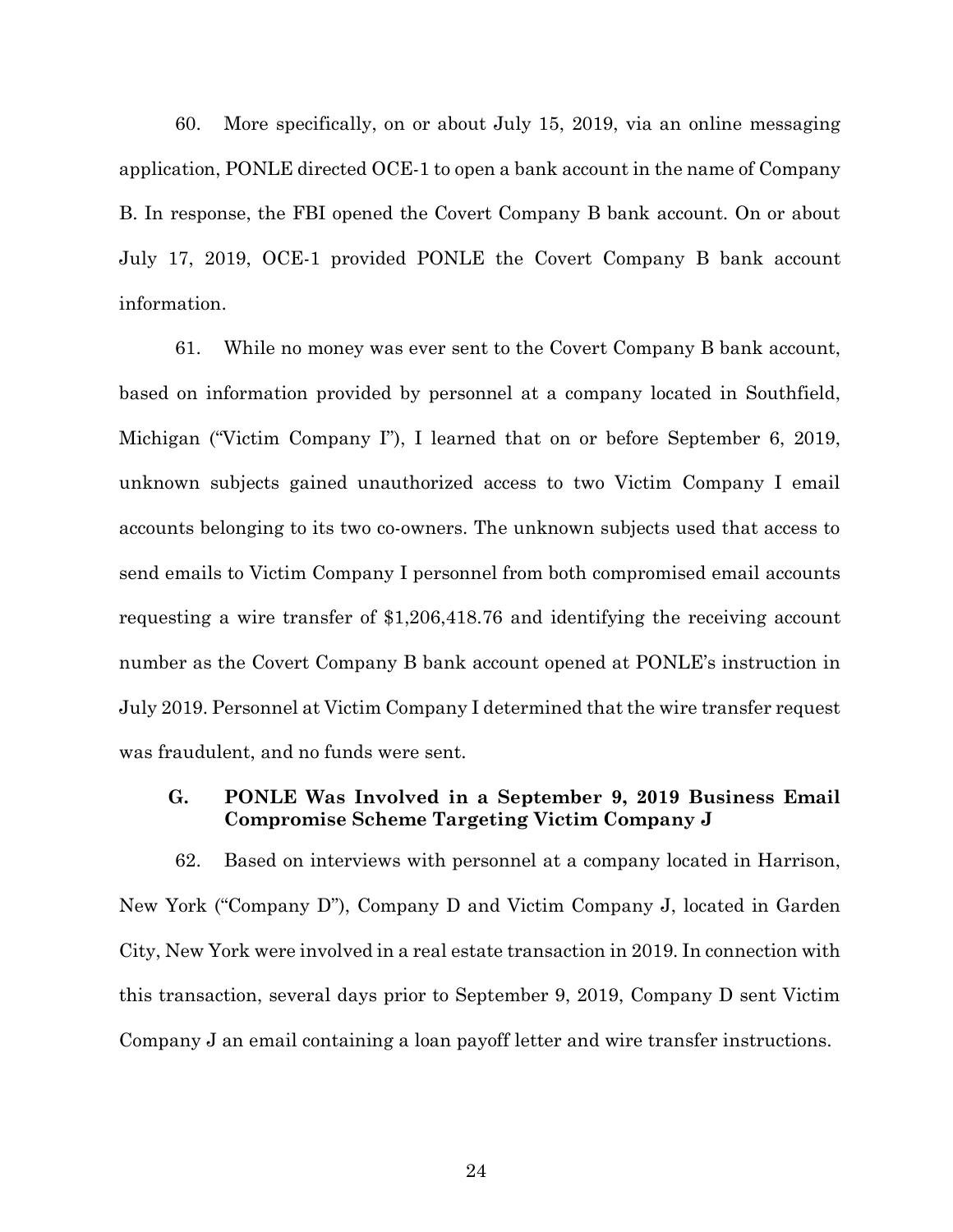63. On or about September 9, 2019, unknown subjects sent Victim Company J personnel a fraudulent email from a spoofed email address. Based on my training and experience, spoofed email addresses are designed to look like a real domain in order to trick a recipient into responding. Email spoofing is commonly used in BEC schemes.

64. The fraudulent email contained a loan payoff letter with wire transfer instructions identifying the receiving account number as the Covert Company B bank account opened at PONLE's instruction in July 2019, and the same account used in the attempt to defraud Victim Company I. Personnel at Victim Company J determined that the wire transfer request was fraudulent, and no funds were sent.

## **H. PONLE Was Involved in a September 4 through September 9, 2019 Business Email Compromise Scheme Targeting Victim Companies K and L**

65. Based on interviews with personnel at a company located in Chicago, Illinois ("Victim Company K") and a company located in Santa Ana, California ("Victim Company L"), in or about February 2019, unknown subjects set up an escrow with Victim Company L with account holder information that Victim Company L later determined to be fictitious.

66. On or about July 23, 2019, via an online messaging application, PONLE directed OCE-1 to open a bank account in the name of Company C. In response, the FBI opened the Covert Company C bank account. On or about July 17, 2019, OCE-1 provided PONLE the Covert Company C bank account information.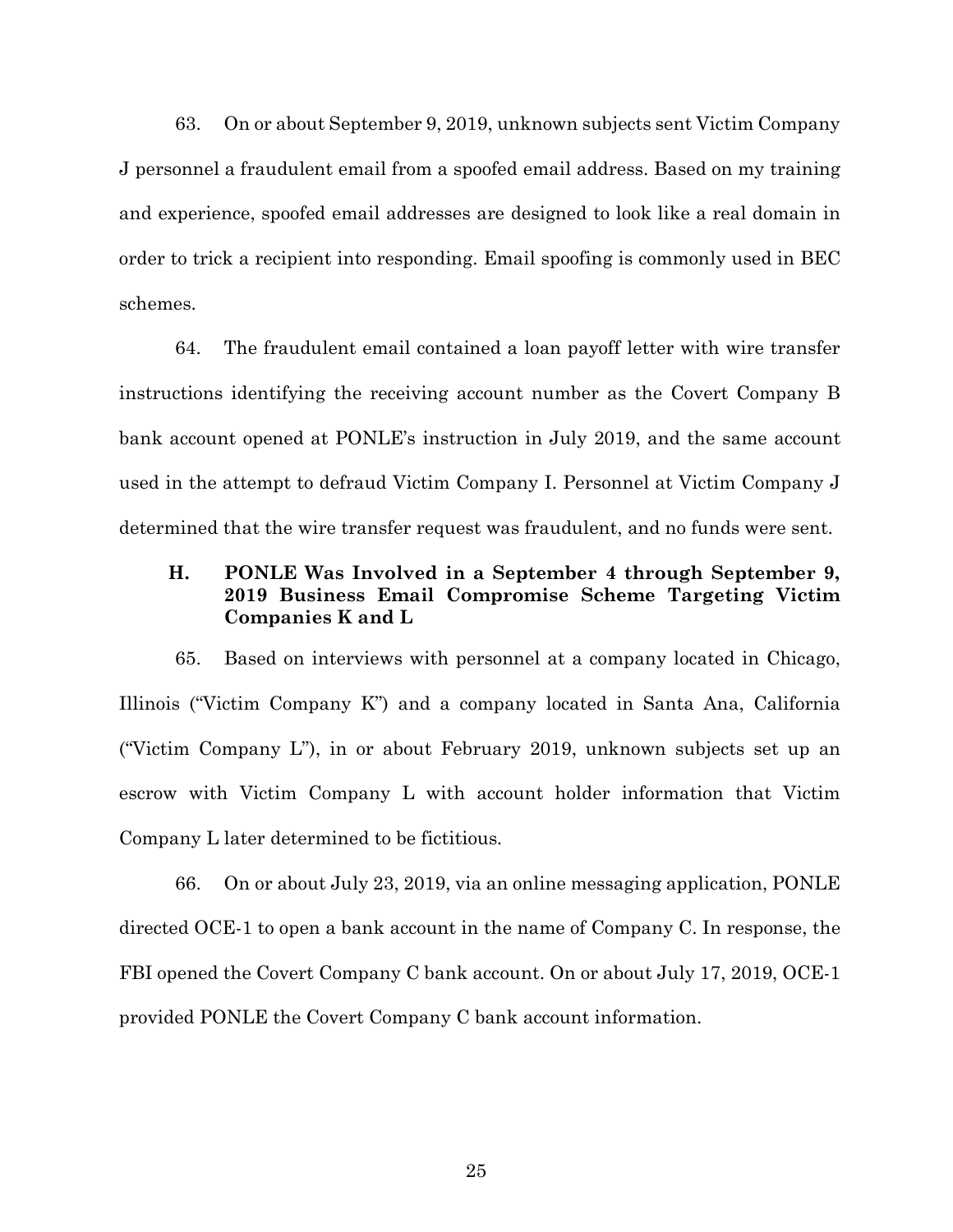67. On or before September 4, 2019, unknown subjects gained unauthorized access to a Victim Company K email account. On September 4, 2019, the unknown actors used that access to send emails to Victim Company K personnel to induce a wire transfer of \$5,000,000 to the escrow account at Victim Company L that was set up in February 2019. On the same date, unknown actors sent a separate email inducing Victim Company K to wire \$268,000 to a fraudulent account.

68. After the escrow account was credited \$5,000,000, the unknown subjects then communicated via email and phone with personnel at Victim Company L to attempt to induce a wire transfer of approximately \$4,000,000 of the funds to Covert Company C bank account, which was opened at PONLE's direction in July 2019, and the remaining \$1,000,000 to two other bank accounts. Personnel at Victim Company L determined that the wire transfer requests were fraudulent, and no funds were sent.

69. The online communications between OCE-1 and PONLE show that PONLE had specific knowledge of details about the business email compromise schemes targeting Victim Companies K and L. For example, PONLE and OCE-1 exchanged the following online messages on or about September 4, 2019:

| PONLE:    | The Ito Covert Company C bank account account would be<br>funded today                |
|-----------|---------------------------------------------------------------------------------------|
| $OCE-1$ : | Funded as in today or tomorrow?                                                       |
| PONLE:    | Yes the transaction is being processed as we speak just<br>wanted you to be on a lert |
| PONLE:    | It's coming from California                                                           |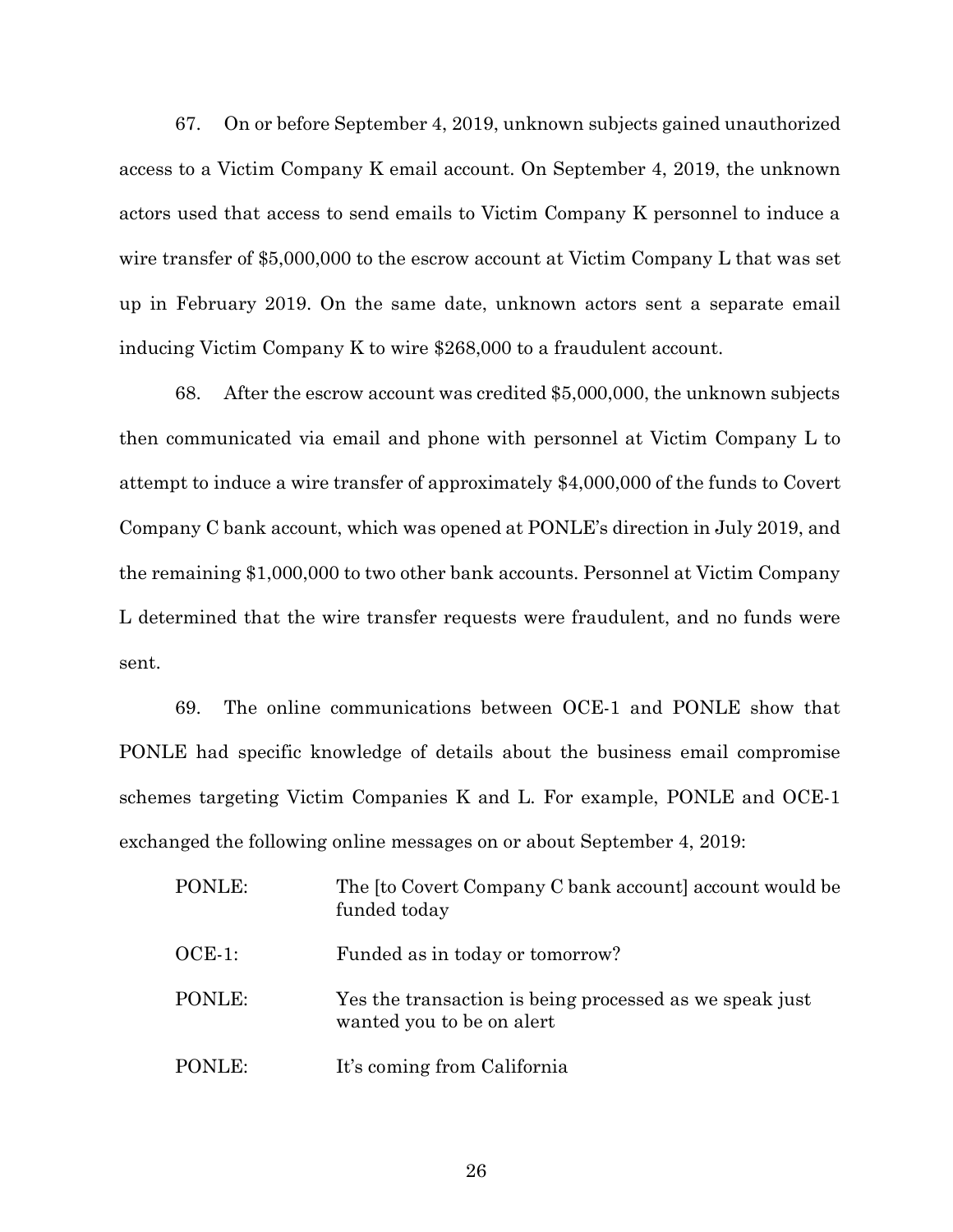70. Separately, based on an interview of personnel at Victim Company K, on or about September 9, 2019, unknown subjects gained unauthorized access to a Victim Company K email account and used the account to send emails to Victim Company K personnel to induce two wire transfers of \$5,000,000. They identified Covert Company C bank account as the recipient bank account for one of the transfers. On or about September 9, 2019, personnel at Victim Company K sent the funds to Covert Company C bank account.

71. PONLE's messages to OCE-1 on September 9, 2019, demonstrate his knowledge of this BEC scheme:

| PONLE:    | [OCE-1], great news I have the funds have being wired into<br>[Covert Company C bank account] I have the confirmation<br>right now as we speak. |
|-----------|-------------------------------------------------------------------------------------------------------------------------------------------------|
| $OCE-1$ : | Wonderful!!! The funds are in there [PONLE]! I'm glad<br>they finally came through<br>Transferring to my personal account as we speak           |
| PONLE:    | Excellent                                                                                                                                       |
| $OCE-1$ : | Everything should move over in the next 24-48 hours                                                                                             |
| PONLE:    | All coins would be ready?                                                                                                                       |
| $OCE-1$ : | Yup, moving over to the exchange. Might take up to 48<br>hours<br>What is your wallet address?                                                  |
| PONLE:    | Same one I being using<br>[the 16AtGJ BTC Wallet]                                                                                               |

#### **III. CONCLUSION**

72. Based on the above information, there is probable cause to believe that, beginning no late than January 2019 and continuing until at least September 2019,